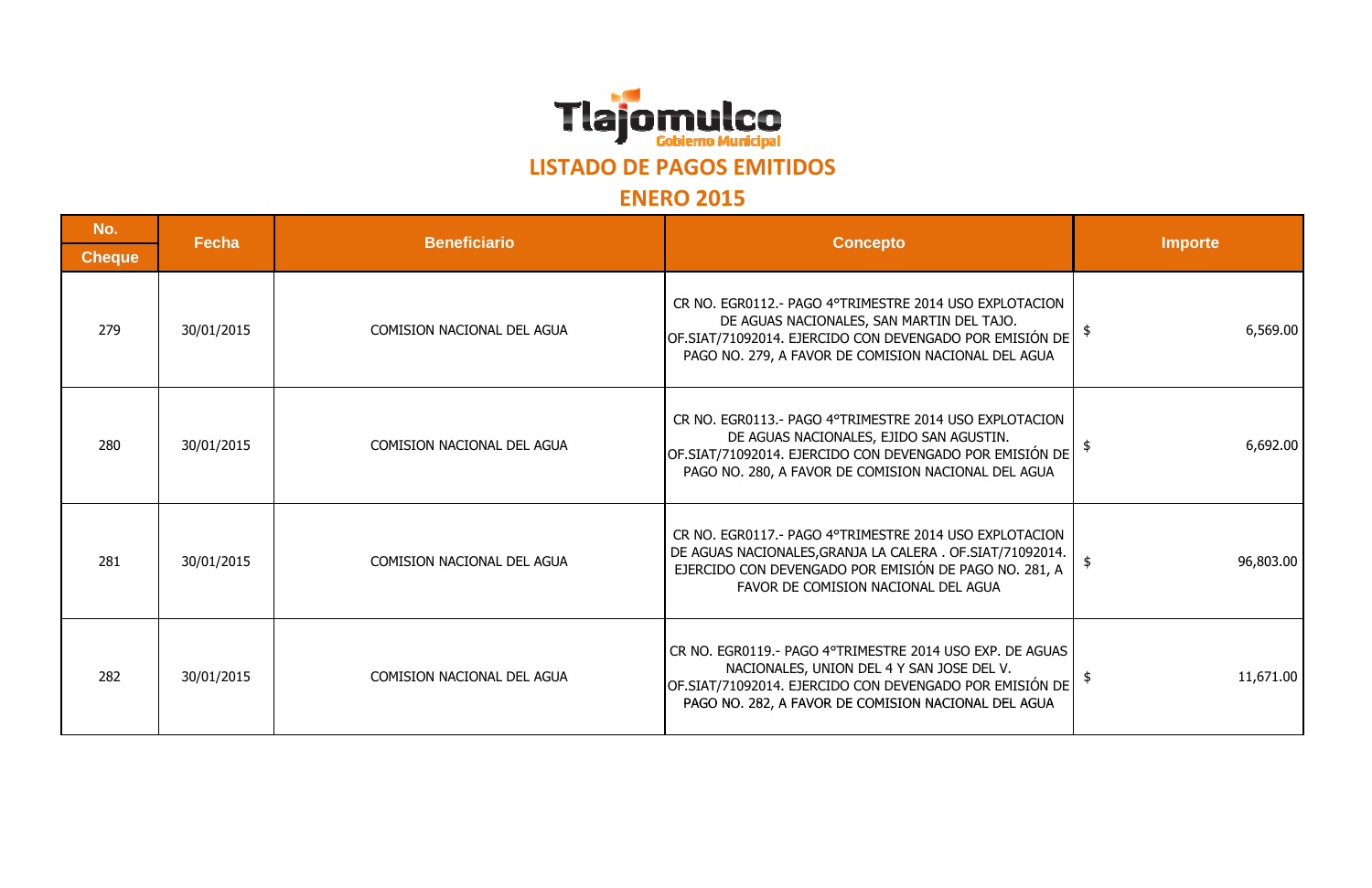| 283 | 30/01/2015 | COMISION NACIONAL DEL AGUA        | CR NO. EGR0120.- PAGO 4°TRIMESTRE 2014 USO EXPLOTACION<br>DE AGUAS NACIONALES, UNION DEL CUATRO. OF SIAT/71092014.<br>EJERCIDO CON DEVENGADO POR EMISIÓN DE PAGO NO. 283, A<br>FAVOR DE COMISION NACIONAL DEL AGUA                   | 4,612.00                   |
|-----|------------|-----------------------------------|--------------------------------------------------------------------------------------------------------------------------------------------------------------------------------------------------------------------------------------|----------------------------|
| 284 | 30/01/2015 | COMISION NACIONAL DEL AGUA        | CR NO. EGR0121.- PAGO 4°TRIMESTRE 2014 USO EXPLOTACION<br>DE AGUAS NACIONALES, SANTA CRUZ DEL VALLE.<br>OF.SIAT/71092014. EJERCIDO CON DEVENGADO POR EMISIÓN DE<br>PAGO NO. 284, A FAVOR DE COMISION NACIONAL DEL AGUA               | 31,071.00                  |
| 285 | 30/01/2015 | <b>COMISION NACIONAL DEL AGUA</b> | CR NO. EGR0122.- PAGO 4°TRIMESTRE 2014 USO EXPLOTACION<br>DE AGUAS NACIONALES, SANTA CRUZ DE LAS FLORES.<br>OF.SIAT/71092014. EJERCIDO CON DEVENGADO POR EMISIÓN DE<br>PAGO NO. 285, A FAVOR DE COMISION NACIONAL DEL AGUA           | 20,246.00                  |
| 286 | 30/01/2015 | COMISION NACIONAL DEL AGUA        | CR NO. EGR0123.- PAGO 4°TRIMESTRE 2014 USO EXPLOTACION<br>DE AGUAS NACIONALES, SAN MIGUEL CUYUTLAN 1.<br>OF.SIAT/71092014. EJERCIDO CON DEVENGADO POR EMISIÓN DE<br>PAGO NO. 286, A FAVOR DE COMISION NACIONAL DEL AGUA              | 13,341.00                  |
| 287 | 30/01/2015 | COMISION NACIONAL DEL AGUA        | CR NO. EGR0124.- PAGO 4°TRIMESTRE 2014 USO EXPLOTACION<br>DE AGUAS NACIONALES, LA HUANCHA, CABECERA<br>MPAL.OF.SIAT/71092014. EJERCIDO CON DEVENGADO POR<br>EMISIÓN DE PAGO NO. 287, A FAVOR DE COMISION NACIONAL<br><b>DEL AGUA</b> | 44,979.00<br>$\frac{1}{2}$ |
| 288 | 30/01/2015 | <b>COMISION NACIONAL DEL AGUA</b> | CR NO. EGR0125.- PAGO POR EXP. DE AGUAS NACIONALES,<br>CORRESP. AL 4TO. TRIMESTRE 2014, LOMAS DE TEJEDA,<br>SIAT/71092014. EJERCIDO CON DEVENGADO POR EMISIÓN DE<br>PAGO NO. 288, A FAVOR DE COMISION NACIONAL DEL AGUA              | 10,560.00<br>$\frac{1}{2}$ |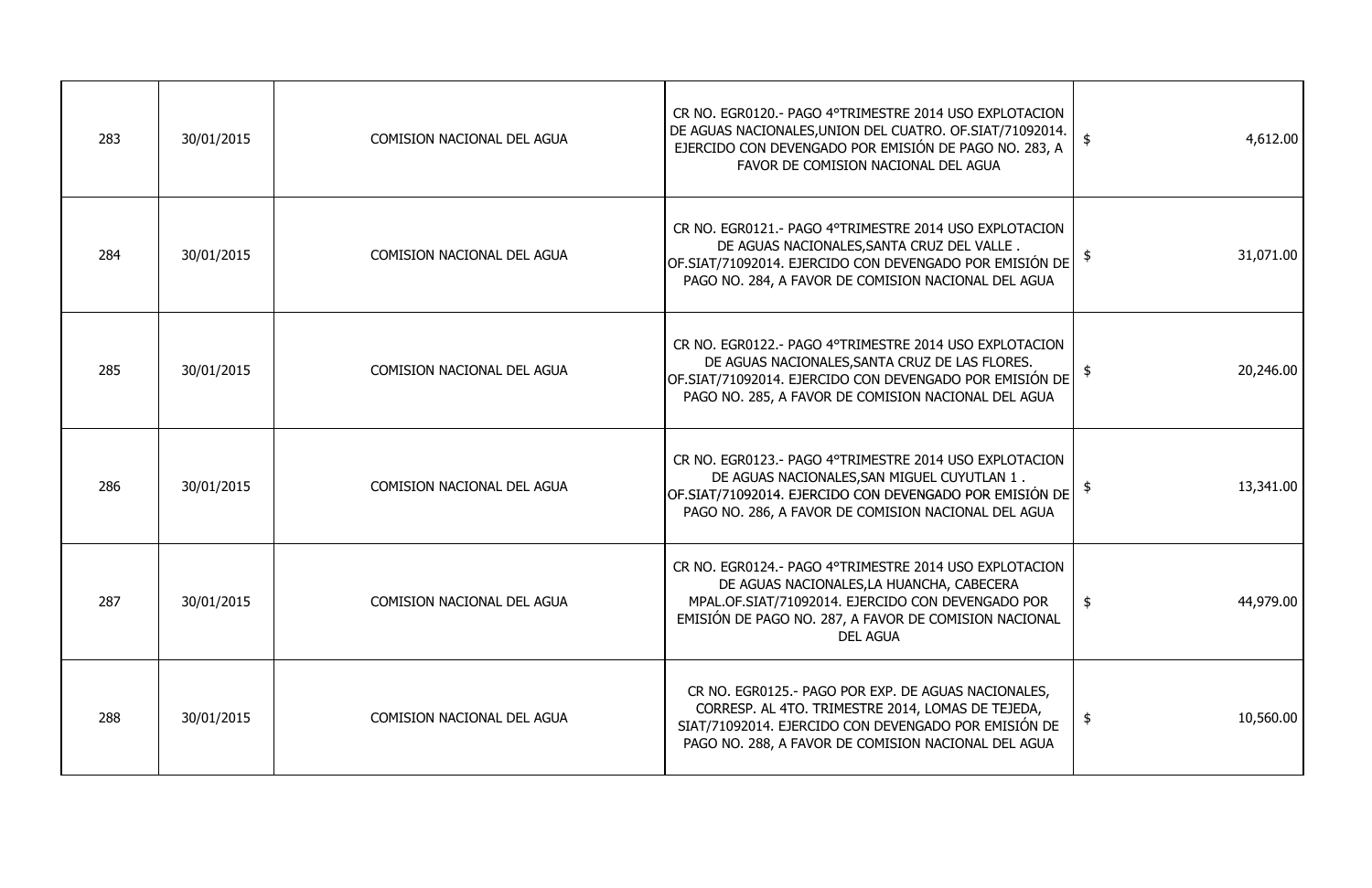| 289 | 30/01/2015 | COMISION NACIONAL DEL AGUA | CR NO. EGR0126.- PAGO EXP. DE AGUAS NACIONALES, CORRESP.<br>AL 4TO. TRIMESTRE 2014, SAN MIGUEL CUYUTLAN,<br>SIAT/71092014. EJERCIDO CON DEVENGADO POR EMISIÓN DE<br>PAGO NO. 289, A FAVOR DE COMISION NACIONAL DEL AGUA  | 12,781.00<br>$\frac{1}{2}$ |
|-----|------------|----------------------------|--------------------------------------------------------------------------------------------------------------------------------------------------------------------------------------------------------------------------|----------------------------|
| 290 | 30/01/2015 | COMISION NACIONAL DEL AGUA | CR NO. EGR0127.- PAGO EXP. DE AGUAS NACIONALES, CORRESP.<br>AL 4TO. TRIMESTRE 2014, NICOLAS R. CASILLAS, SIAT/71092014.<br>EJERCIDO CON DEVENGADO POR EMISIÓN DE PAGO NO. 290, A<br>FAVOR DE COMISION NACIONAL DEL AGUA  | 57,771.00                  |
| 291 | 30/01/2015 | COMISION NACIONAL DEL AGUA | CR NO. EGR0128.- PAGO EXP. DE AGUAS NACIONALES, CORRESP.<br>AL 4TO. TRIMESTRE 2014, JARDINES DE LA CALER,<br>SIAT/71092014. EJERCIDO CON DEVENGADO POR EMISIÓN DE<br>PAGO NO. 291, A FAVOR DE COMISION NACIONAL DEL AGUA | 58,669.00<br>$\frac{1}{2}$ |
| 292 | 30/01/2015 | COMISION NACIONAL DEL AGUA | CR NO. EGR0129.- PAGO EXP. DE AGUAS NACIONALES, CORRESP.<br>AL 4TO. TRIMESTRE 2014, SAN JOSE DEL TAJO, SIAT/71092014.<br>EJERCIDO CON DEVENGADO POR EMISIÓN DE PAGO NO. 292, A<br>FAVOR DE COMISION NACIONAL DEL AGUA    | 13,464.00                  |
| 293 | 30/01/2015 | COMISION NACIONAL DEL AGUA | CR NO. EGR0130.- PAGO EXP. DE AGUAS NACIONALES, CORRESP.<br>AL 4TO. TRIMESTRE 2014, GRANJA LA CALERA, SIAT/71092014.<br>EJERCIDO CON DEVENGADO POR EMISIÓN DE PAGO NO. 293, A<br>FAVOR DE COMISION NACIONAL DEL AGUA     | 96,803.00<br>-\$           |
| 294 | 30/01/2015 | COMISION NACIONAL DEL AGUA | CR NO. EGR0131.- PAGO EXP. DE AGUAS NACIONALES, CORRESP.<br>AL 4TO. TRIMESTRE 2014, CABECERA MUNICIPAL,<br>SIAT/71092014. EJERCIDO CON DEVENGADO POR EMISIÓN DE<br>PAGO NO. 294, A FAVOR DE COMISION NACIONAL DEL AGUA   | 117,337.00                 |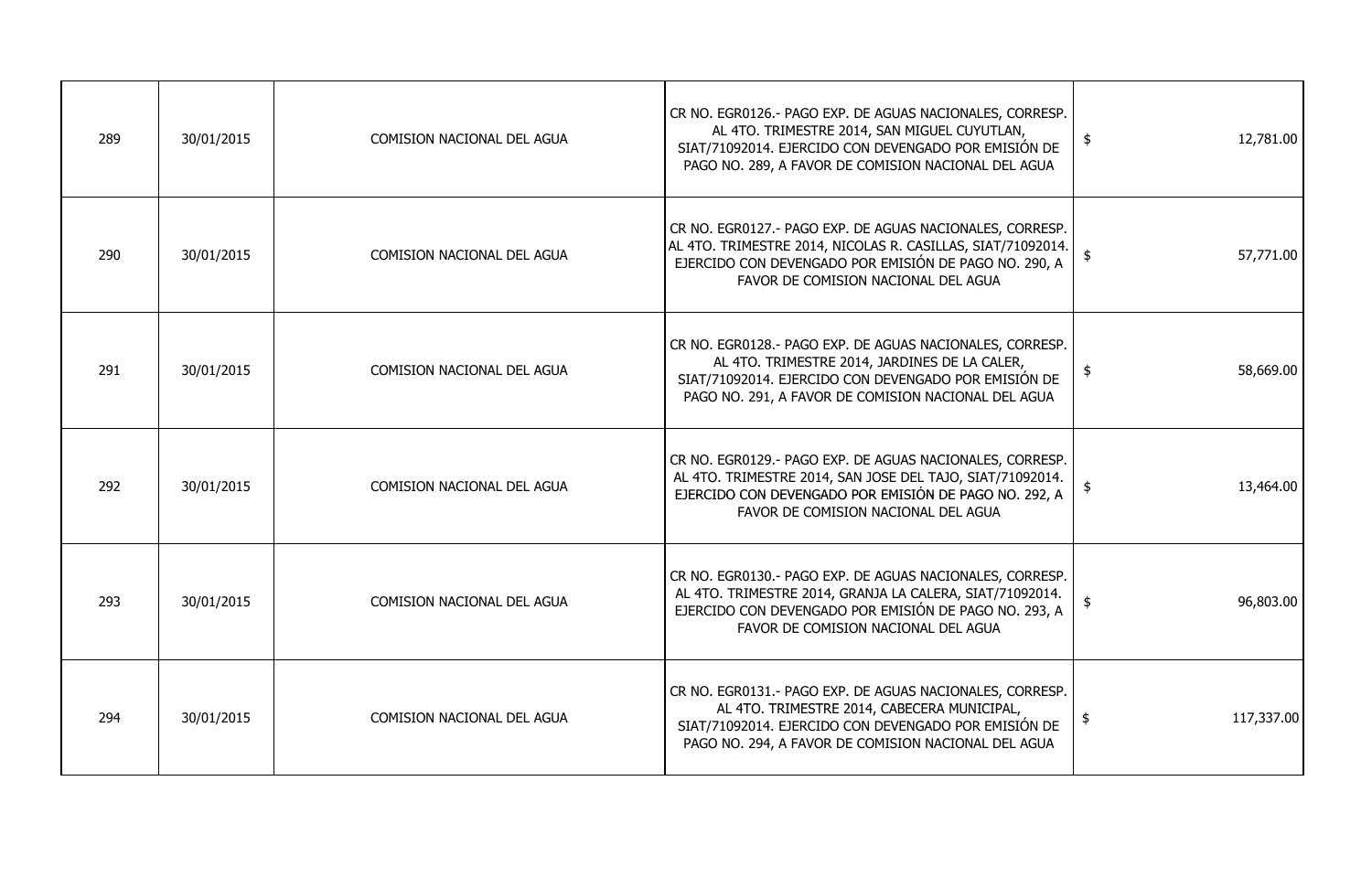| 295 | 30/01/2015 | COMISION NACIONAL DEL AGUA        | CR NO. EGR0132.- PAGO EXP. DE AGUAS NACIONALES, CORRESP.<br>AL 4TO. TRIMESTRE 2014, SAN MIGUEL CUYUTLAN,<br>SIAT/71092014. EJERCIDO CON DEVENGADO POR EMISIÓN DE<br>PAGO NO. 295, A FAVOR DE COMISION NACIONAL DEL AGUA | 117,337.00<br>\$ |
|-----|------------|-----------------------------------|-------------------------------------------------------------------------------------------------------------------------------------------------------------------------------------------------------------------------|------------------|
| 296 | 30/01/2015 | COMISION NACIONAL DEL AGUA        | CR NO. EGR0133.- PAGO EXP. DE AGUAS NACIONALES, CORRESP.<br>AL 4TO. TRIMESTRE 2014, SAN MARTIN DEL TAJO,<br>SIAT/71092014. EJERCIDO CON DEVENGADO POR EMISIÓN DE<br>PAGO NO. 296, A FAVOR DE COMISION NACIONAL DEL AGUA | 6,896.00<br>-\$  |
| 297 | 30/01/2015 | <b>COMISION NACIONAL DEL AGUA</b> | CR NO. EGR0134.- PAGO EXP. DE AGUAS NACIONALES, CORRESP.<br>AL 4TO. TRIMESTRE 2014, SAN SEBASTIAN EL G., SIAT/71092014.<br>EJERCIDO CON DEVENGADO POR EMISIÓN DE PAGO NO. 297, A<br>FAVOR DE COMISION NACIONAL DEL AGUA | 1,945.00         |
| 298 | 30/01/2015 | COMISION NACIONAL DEL AGUA        | CR NO. EGR0135.- PAGO EXP. DE AGUAS NACIONALES, CORRESP.<br>AL 4TO. TRIMESTRE 2014, LA CONCHA, SIAT/71092014.<br>EJERCIDO CON DEVENGADO POR EMISIÓN DE PAGO NO. 298, A<br>FAVOR DE COMISION NACIONAL DEL AGUA           | 51,436.00<br>\$  |
| 299 | 30/01/2015 | COMISION NACIONAL DEL AGUA        | CR NO. EGR0136.- PAGO EXP. DE AGUAS NACIONALES, CORRESP.<br>AL 4TO. TRIMESTRE 2014, EL ESQUIVEL, SIAT/71092014.<br>EJERCIDO CON DEVENGADO POR EMISIÓN DE PAGO NO. 299, A<br>FAVOR DE COMISION NACIONAL DEL AGUA         | 13,489.00        |
| 300 | 30/01/2015 | <b>COMISION NACIONAL DEL AGUA</b> | CR NO. EGR0137.- PAGO EXP. DE AGUAS NACIONALES, CORRESP.<br>AL 4TO. TRIMESTRE 2014, SAN SEBASTIAN EL G., SIAT/71092014.<br>EJERCIDO CON DEVENGADO POR EMISIÓN DE PAGO NO. 300, A<br>FAVOR DE COMISION NACIONAL DEL AGUA | 65,280.00        |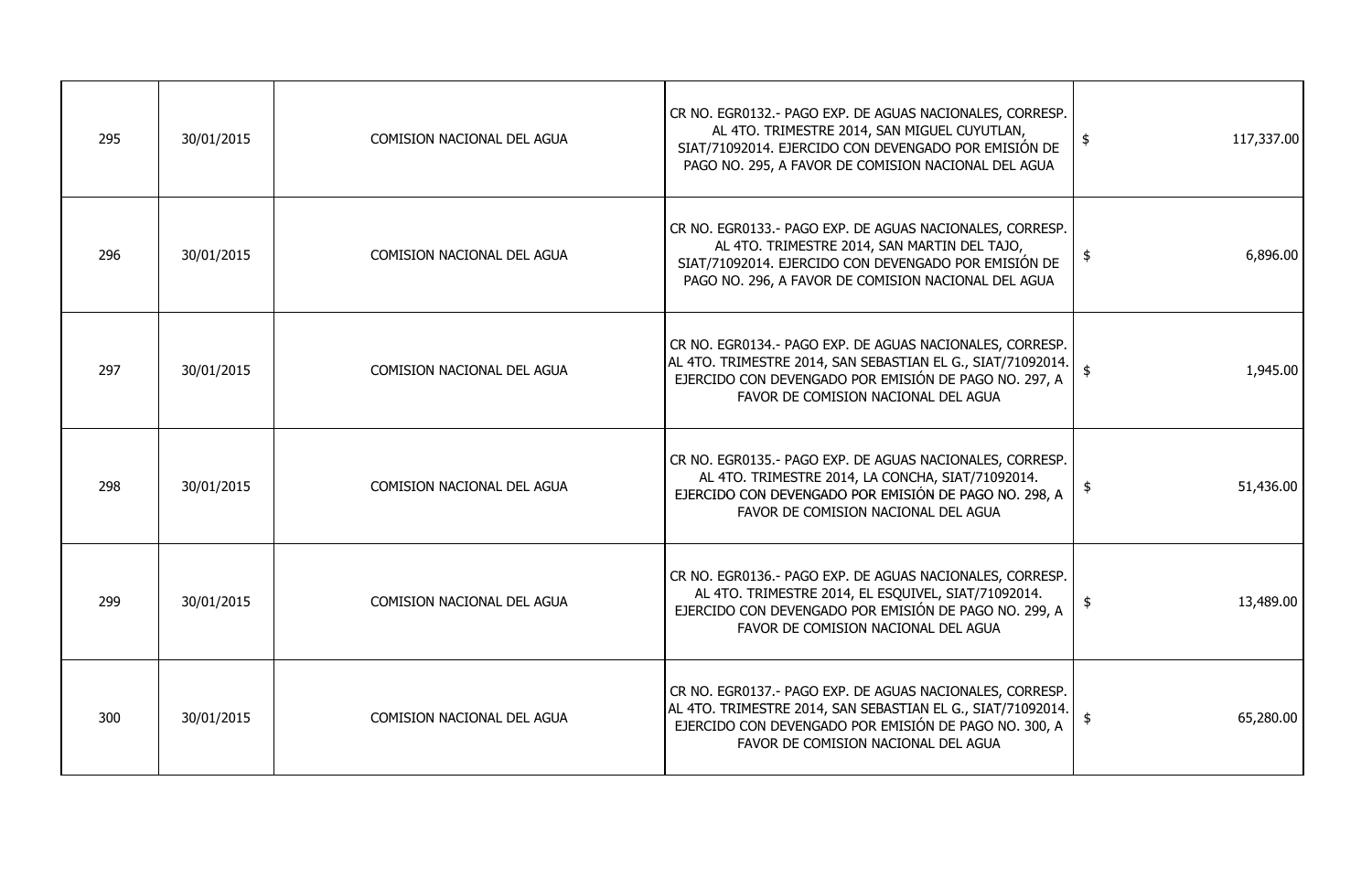| 301 | 30/01/2015 | COMISION NACIONAL DEL AGUA        | CR NO. EGR0138.- PAGO EXP. DE AGUAS NACIONALES, CORRESP.<br>AL 4TO. TRIMESTRE 2014, BUENAVISTA, SIAT/71092014.<br>EJERCIDO CON DEVENGADO POR EMISIÓN DE PAGO NO. 301, A<br>FAVOR DE COMISION NACIONAL DEL AGUA       | \$<br>11,369.00            |
|-----|------------|-----------------------------------|----------------------------------------------------------------------------------------------------------------------------------------------------------------------------------------------------------------------|----------------------------|
| 302 | 30/01/2015 | <b>COMISION NACIONAL DEL AGUA</b> | CR NO. EGR0139.- PAGO EXP. DE AGUAS NACIONALES, CORRESP.<br>AL 4TO. TRIMESTRE 2014, CAJITITLAN, SIAT/71092014.<br>EJERCIDO CON DEVENGADO POR EMISIÓN DE PAGO NO. 302, A<br>FAVOR DE COMISION NACIONAL DEL AGUA       | 24,259.00<br>\$            |
| 303 | 30/01/2015 | <b>COMISION NACIONAL DEL AGUA</b> | CR NO. EGR0140.- PAGO EXP. DE AGUAS NACIONALES, CORRESP.<br>AL 4TO. TRIMESTRE 2014, CUEXCOMATITLAN, SIAT/71092014.<br>EJERCIDO CON DEVENGADO POR EMISIÓN DE PAGO NO. 303, A<br>FAVOR DE COMISION NACIONAL DEL AGUA   | 10,170.00<br>- \$          |
| 304 | 30/01/2015 | <b>COMISION NACIONAL DEL AGUA</b> | CR NO. EGR0141.- PAGO EXP. DE AGUAS NACIONALES, CORRESP.<br>AL 4TO. TRIMESTRE 2014, EL CAPULIN, SIAT/71092014.<br>EJERCIDO CON DEVENGADO POR EMISIÓN DE PAGO NO. 304, A<br>FAVOR DE COMISION NACIONAL DEL AGUA       | 4,291.00<br>\$             |
| 305 | 30/01/2015 | COMISION NACIONAL DEL AGUA        | CR NO. EGR0142.- PAGO EXP. DE AGUAS NACIONALES, CORRESP.<br>AL 4TO. TRIMESTRE 2014, LA ALAMEDA, SIAT/71092014.<br>EJERCIDO CON DEVENGADO POR EMISIÓN DE PAGO NO. 305, A<br>FAVOR DE COMISION NACIONAL DEL AGUA       | 4,020.00                   |
| 306 | 30/01/2015 | <b>COMISION NACIONAL DEL AGUA</b> | CR NO. EGR0143.- PAGO EXP. DE AGUAS NACIONALES, CORRESP.<br>AL 4TO. TRIMESTRE 2014, LA CALERA, SIAT/71092014. EJERCIDO<br>CON DEVENGADO POR EMISIÓN DE PAGO NO. 306, A FAVOR DE<br><b>COMISION NACIONAL DEL AGUA</b> | 12,942.00<br>$\frac{1}{2}$ |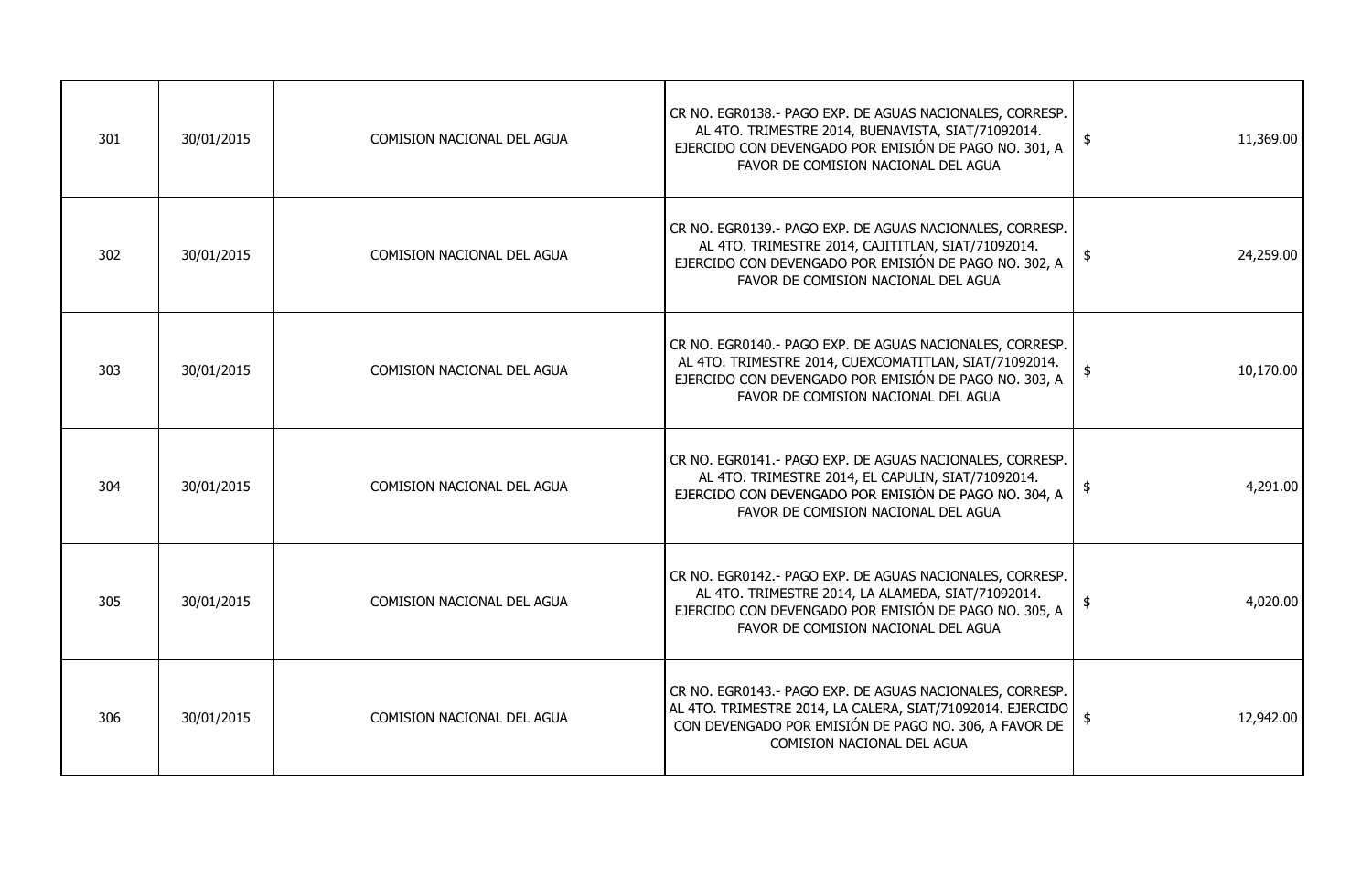| 9,300.00     | \$            | CR NO. EGR0144.- PAGO EXP. DE AGUAS NACIONALES, CORRESP.<br>AL 4TO. TRIMESTRE 2014, LOS RANCHITOS, SIAT/71092014.<br>EJERCIDO CON DEVENGADO POR EMISIÓN DE PAGO NO. 307, A<br>FAVOR DE COMISION NACIONAL DEL AGUA                                      | <b>COMISION NACIONAL DEL AGUA</b> | 30/01/2015 | 307  |
|--------------|---------------|--------------------------------------------------------------------------------------------------------------------------------------------------------------------------------------------------------------------------------------------------------|-----------------------------------|------------|------|
| 16,327.00    | $\frac{1}{2}$ | CR NO. EGR0145.- PAGO EXP. DE AGUAS NACIONALES, CORRESP.<br>AL 4TO. TRIMESTRE 2014, ZAPOTE DEL VALLE, SIAT/71092014.<br>EJERCIDO CON DEVENGADO POR EMISIÓN DE PAGO NO. 308, A<br>FAVOR DE COMISION NACIONAL DEL AGUA                                   | <b>COMISION NACIONAL DEL AGUA</b> | 30/01/2015 | 308  |
| 160,553.00   | \$            | CR NO. EGR0153.- PAGO DE USO DE DESCARGAS DE AGUAS<br>RESIDUALES, CORRESP. AL 4TO. TRIMESTRE 2014,<br>SIAT/7110/2014. EJERCIDO CON DEVENGADO POR EMISIÓN DE<br>PAGO NO. 309, A FAVOR DE COMISION NACIONAL DEL AGUA                                     | <b>COMISION NACIONAL DEL AGUA</b> | 30/01/2015 | 309  |
| 2,922,914.01 |               | CR NO. EGR0008.- PAGO TOTAL PREDIO UBICADO EN UNION DEL<br>CUATRO No.23 Z1 P1/2 PTO DE ACUERDO 194/2014. EJERCIDO<br>CON DEVENGADO POR EMISIÓN DE PAGO NO. 12, A FAVOR DE<br>ALCALA GONZALEZ SERGIO JOEL                                               | ALCALA GONZALEZ SERGIO JOEL       | 28/01/2015 | 12   |
| 4,696.00     | $\frac{1}{2}$ | CR NO. EGR0020.- PAGO DE SUBSIDIO AL PERSONAL QUE<br>LABORA EN LA CUADRILLA DE FUMIGACION, CORRESPONDIENTE<br>A LA 1ER. QUINCENA DE ENERO 2015. EJERCIDO SIN<br>DEVENGADO POR EMISIÓN DE PAGO NO. 5276, A FAVOR DE<br><b>GARCIA MARQUEZ JOSE ANGEL</b> | <b>GARCIA MARQUEZ JOSE ANGEL</b>  | 26/01/2015 | 5276 |
| 203,442.00   | $\frac{1}{2}$ | CR NO. EGR0021.- PAGO DE SUBSIDIOS A MAESTROS,<br>CORRESPONDIENTE A LA 1ER. QUINCENA DE ENERO 2015.<br>EJERCIDO SIN DEVENGADO POR EMISIÓN DE PAGO NO. 5277, A<br>FAVOR DE GARCIA MARQUEZ JOSE ANGEL                                                    | <b>GARCIA MARQUEZ JOSE ANGEL</b>  | 26/01/2015 | 5277 |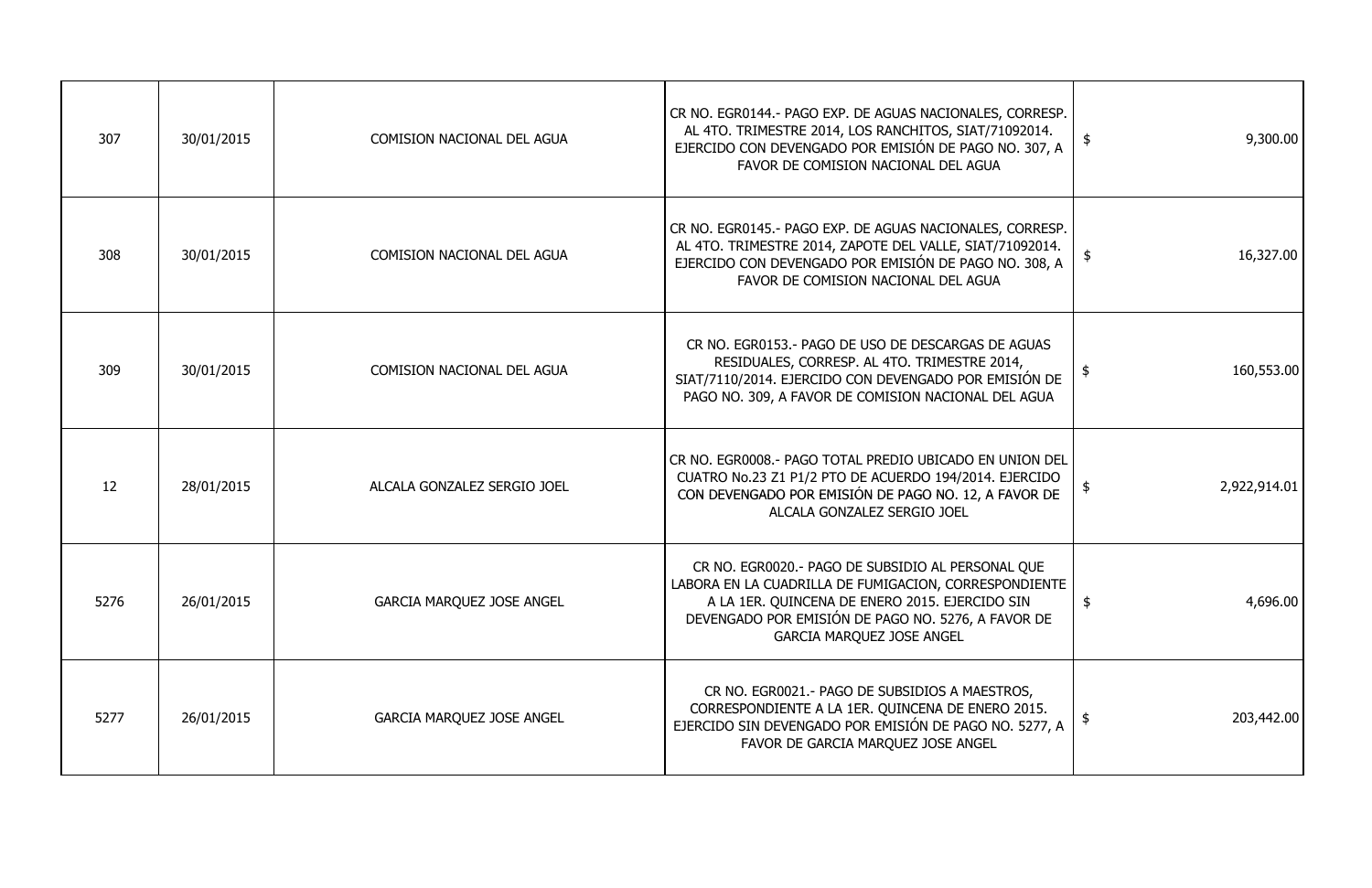| 5278 | 26/01/2015 | SECRETARIA DE HACIENDA Y CREDITO PUBLICO   | CR NO. EGR0005.- PAGO DE ISR RETENCION DE SALARIOS MES<br>DE DICIEMBRE 14 OPERACION 112184243. EJERCIDO SIN<br>DEVENGADO POR EMISIÓN DE PAGO NO. 5278, A FAVOR DE<br>SECRETARIA DE HACIENDA Y CREDITO PUBLICO                     | \$            | 2,142,172.00 |
|------|------------|--------------------------------------------|-----------------------------------------------------------------------------------------------------------------------------------------------------------------------------------------------------------------------------------|---------------|--------------|
| 5279 | 26/01/2015 | SECRETARIA DE HACIENDA Y CREDITO PUBLICO   | CR NO. EGR0006.- PAGO DE RETENSION DE SALARIOS<br>CORRESPONDIOENTE A DICIEMBRE 2014 CREDITO 722400.<br>EJERCIDO SIN DEVENGADO POR EMISIÓN DE PAGO NO. 5279, A<br>FAVOR DE SECRETARIA DE HACIENDA Y CREDITO PUBLICO                | \$            | 8,471,497.00 |
| 5280 | 27/01/2015 | IMPULSORA PROMOBIEN, S.A DE C.V.           | CR NO. EGR0033.- DESCUENTOS APLICADOS VIA NOMINA A<br>EMPLEADOS DE ESTE H. AYUNTAMIENTO DE TLAJOMULCO OF.<br>OMA/011/2015. EJERCIDO SIN DEVENGADO POR EMISIÓN DE<br>PAGO NO. 5280, A FAVOR DE IMPULSORA PROMOBIEN, S.A DE<br>C.V. | $\frac{1}{2}$ | 6,388.57     |
| 5281 | 27/01/2015 | METLIFE MEXICO, S.A. DE C.V.               | CR NO. EGR0034.- DESCUENTOS APLICADOS VIA NOMINA A<br>EMPLEADOS DE ESTE MPO. 1era QUINCENA DE ENERO 15 OF.<br>OMA/011/2015. EJERCIDO SIN DEVENGADO POR EMISIÓN DE<br>PAGO NO. 5281, A FAVOR DE METLIFE MEXICO, S.A. DE C.V.       |               | 111,898.32   |
| 5282 | 27/01/2015 | <b>BANAMEX FIDEICOMISO SEDAR</b>           | CR NO. EGR0035.- PAGO DE APORTACIONES VOLUNTARIAS DE<br>EMPLEADOS DE ESTE MPO 1era QUINCENA DE ENERO 15 OF.<br>OMA/007/2015. EJERCIDO SIN DEVENGADO POR EMISIÓN DE<br>PAGO NO. 5282, A FAVOR DE BANAMEX FIDEICOMISO SEDAR         | $\frac{1}{2}$ | 2,605.00     |
| 5283 | 27/01/2015 | INSTITUTO DE CULTURA, RECREACION Y DEPORTE | CR NO. EGR0041.- SUBSIDIO CORRESPONDIENTE AL AÑO 2015<br>RECIBO OFICIAL 059 OF.ICRD/DG/001/2015. EJERCIDO CON<br>DEVENGADO POR EMISIÓN DE PAGO NO. 5283, A FAVOR DE<br>INSTITUTO DE CULTURA, RECREACION Y DEPORTE                 | $\frac{1}{2}$ | 1,000,000.00 |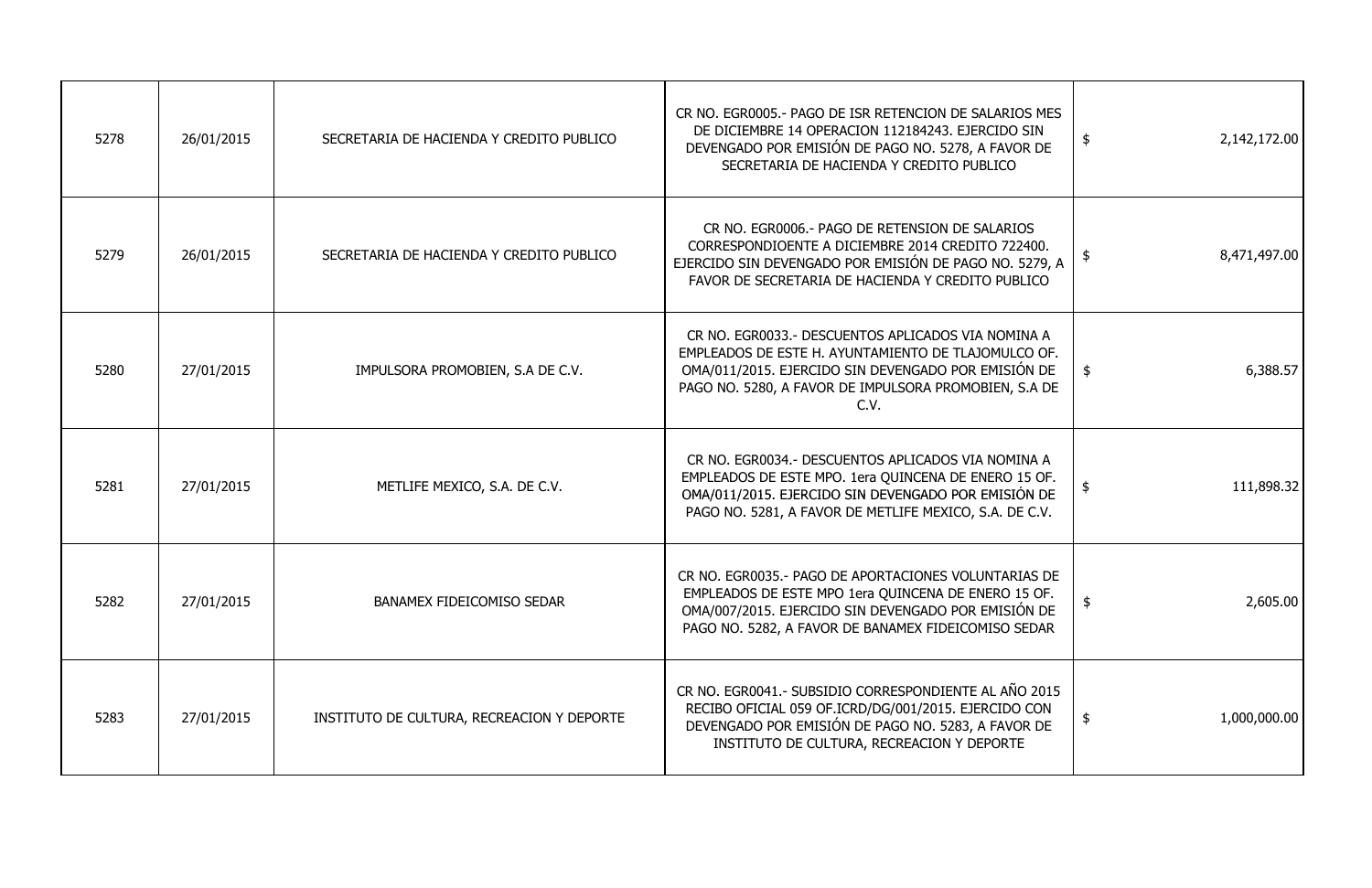| 5284 | 27/01/2015 | INSTITUTO DE CULTURA, RECREACION Y DEPORTE             | CR NO. EGR0040.- SUBSIDIO CORRESPONDIENTE AL AÑO 2015<br>RECIBO OFICIAL 060 OF.ICRD/DG/012/2015. EJERCIDO CON<br>DEVENGADO POR EMISIÓN DE PAGO NO. 5284, A FAVOR DE<br>INSTITUTO DE CULTURA, RECREACION Y DEPORTE                                        | 1,607,944.52<br>\$ |
|------|------------|--------------------------------------------------------|----------------------------------------------------------------------------------------------------------------------------------------------------------------------------------------------------------------------------------------------------------|--------------------|
| 5285 | 30/01/2015 | SISTEMA PARA EL DESARROLLO INTEGRAL DE LA FAMILIA      | CR NO. EGR0017.- TRANSFERENCIA INTERNA AL DIF<br>TLAJOMULCO CORRESP. AL MES DE ENERO 2015, RF/002/2015.<br>EJERCIDO CON DEVENGADO POR EMISIÓN DE PAGO NO. 5285, A $\parallel$ \$<br>FAVOR DE SISTEMA PARA EL DESARROLLO INTEGRAL DE LA<br><b>FAMILIA</b> | 750,000.00         |
| 5286 | 30/01/2015 | SISTEMA PARA EL DESARROLLO INTEGRAL DE LA FAMILIA      | CR NO. EGR0018.- TRANSFERENCIA INTERNA AL DIF<br>TLAJOMULCO CORRESP. AL MES DE ENERO 2015, RF 001/2015.<br>EJERCIDO CON DEVENGADO POR EMISIÓN DE PAGO NO. 5286, A $\vert$ \$<br>FAVOR DE SISTEMA PARA EL DESARROLLO INTEGRAL DE LA<br><b>FAMILIA</b>     | 651,901.00         |
| 5287 | 30/01/2015 | Autoservicio Gasolinero Hacienda Santa Fe S.A. de C.V. | CR NO. EGR0154.- PAGO DE GASOLINA A VEHICULOS OFICIALES,<br>PERIODO DEL 01 AL 09 DE ENERO 2015, F. VARIAS. EJERCIDO<br>CON DEVENGADO POR EMISIÓN DE PAGO NO. 5287, A FAVOR DE<br>Autoservicio Gasolinero Hacienda Santa Fe S.A. de C.V.                  | 189,881.55         |
| 5288 | 30/01/2015 | Autoservicio Gasolinero Hacienda Santa Fe S.A. de C.V. | CR NO. EGR0155.- PAGO DE GASOLINA A VEHICULOS OFICIALES,<br>PERIODO DEL 01 AL 09 DE ENERO 2015, F. VARIAS. EJERCIDO<br>CON DEVENGADO POR EMISIÓN DE PAGO NO. 5288, A FAVOR DE<br>Autoservicio Gasolinero Hacienda Santa Fe S.A. de C.V.                  | 140,268.29         |
| 5289 | 30/01/2015 | Autoservicio Gasolinero Hacienda Santa Fe S.A. de C.V. | CR NO. EGR0156.- PAGO DE GASOLINA A VEHICULOS OFICIALES,<br>PERIODO DEL 01 AL 06 DE ENERO 2014, F. VARIAS. EJERCIDO<br>CON DEVENGADO POR EMISIÓN DE PAGO NO. 5289, A FAVOR DE<br>Autoservicio Gasolinero Hacienda Santa Fe S.A. de C.V.                  | 40,141.68          |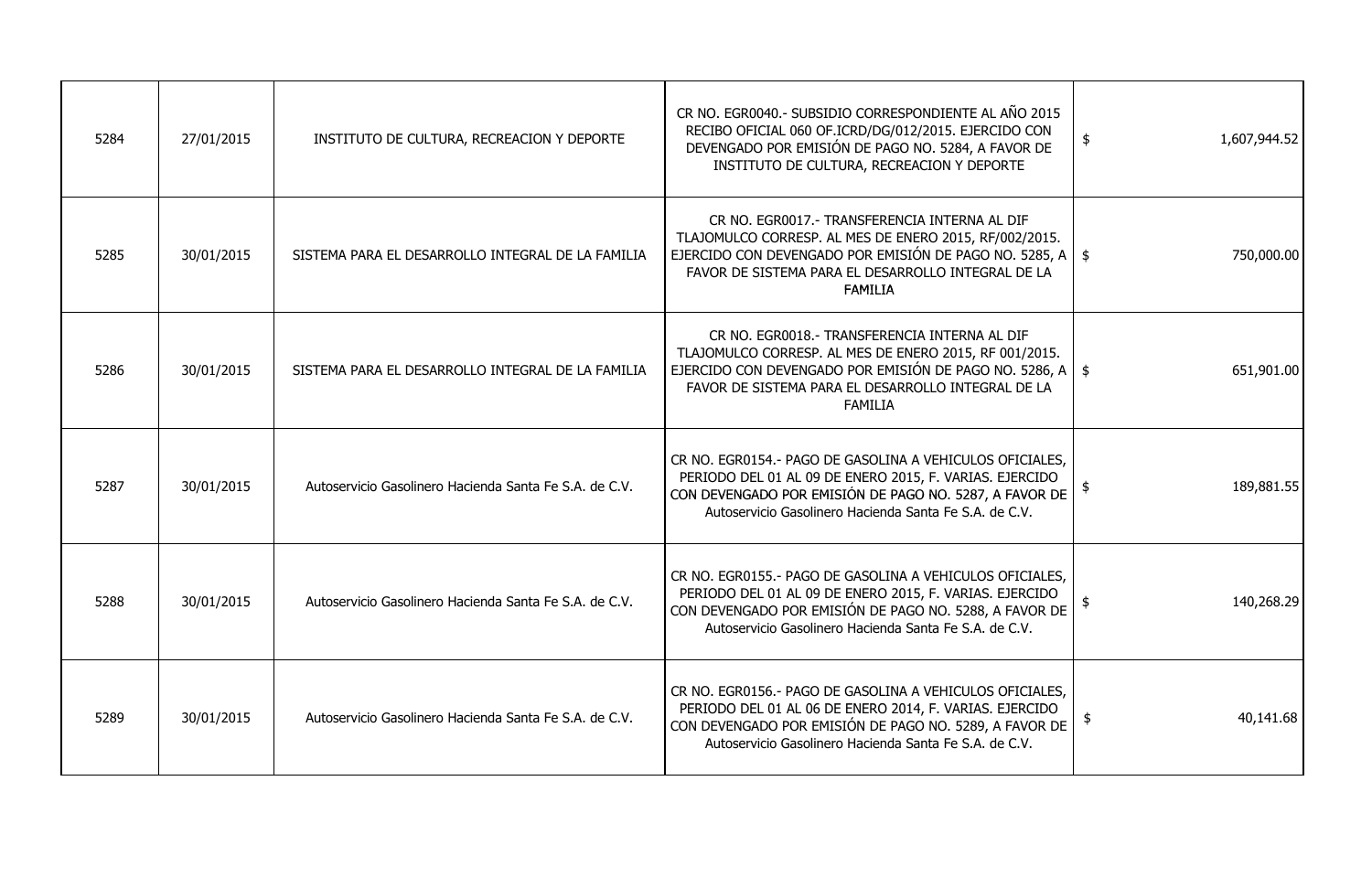| 5290  | 30/01/2015 | Autoservicio Gasolinero Hacienda Santa Fe S.A. de C.V. | CR NO. EGR0157.- PAGO DE GASOLINA A VEHICULOS OFICIALES,<br>PERIODO DEL 01 AL 09 DE ENERO 2015, F. VARIAS. EJERCIDO<br>CON DEVENGADO POR EMISIÓN DE PAGO NO. 5290, A FAVOR DE<br>Autoservicio Gasolinero Hacienda Santa Fe S.A. de C.V.        | 170,218.89      |
|-------|------------|--------------------------------------------------------|------------------------------------------------------------------------------------------------------------------------------------------------------------------------------------------------------------------------------------------------|-----------------|
| 5291  | 30/01/2015 | Autoservicio Gasolinero Hacienda Santa Fe S.A. de C.V. | CR NO. EGR0158.- PAGO DE GASOLINA A VEHICULOS OFICIALES,<br>PERIODO DEL 01 AL 09 DE ENERO 2015, F. VARIAS. EJERCIDO<br>CON DEVENGADO POR EMISIÓN DE PAGO NO. 5291, A FAVOR DE<br>Autoservicio Gasolinero Hacienda Santa Fe S.A. de C.V.        | 137,302.89      |
| 5292  | 30/01/2015 | Autoservicio Gasolinero Hacienda Santa Fe S.A. de C.V. | CR NO. EGR0159.- PAGO DE GASOLINA A VEHICULOS OFICIALES,<br>PERIODO DEL 01 AL 09 DE ENERO 2015, F. VARIAS. EJERCIDO<br>CON DEVENGADO POR EMISIÓN DE PAGO NO. 5292, A FAVOR DE<br>Autoservicio Gasolinero Hacienda Santa Fe S.A. de C.V.        | 148,786.30      |
| 5293  | 30/01/2015 | Autoservicio Gasolinero Hacienda Santa Fe S.A. de C.V. | CR NO. EGR0160.- PAGO DE GASOLINA A VEHICULOS OFICIALES,<br>PERIODO DEL 01 AL 09 DE ENERO 2015, F. VARIAS. EJERCIDO<br>CON DEVENGADO POR EMISIÓN DE PAGO NO. 5293, A FAVOR DE<br>Autoservicio Gasolinero Hacienda Santa Fe S.A. de C.V.        | 108,236.18      |
| 15693 | 26/01/2015 | JUAN JOSE ESPANTA BORSEGUIN                            | CR NO. EGR0007.- PAGO DE FINIQUITO QUIEN FUNGIA COMO<br>SEC. PARTICULAR EN DIR. DE AREA POR LAUDO, OF.<br>OMA/RH/009/15. EJERCIDO CON DEVENGADO POR EMISIÓN DE<br>PAGO NO. 15693, A FAVOR DE JUAN JOSE ESPANTA BORSEGUIN                       | 1,075,811.16    |
| 15694 | 26/01/2015 | DOMINGUEZ LEON ADAN                                    | CR NO. EGR0001.- VIAJE A LA CIUDAD DE MEXICO PARA<br>ASISTENCIA A LA REUNION DE CONCENTRACION SUBSEMUN<br>2015 EL DIA 27 DE ENERO DEL AÑO EN CURSO. EJERCIDO SIN<br>DEVENGADO POR EMISIÓN DE PAGO NO. 15694, A FAVOR DE<br>DOMINGUEZ LEON ADAN | 30,000.00<br>\$ |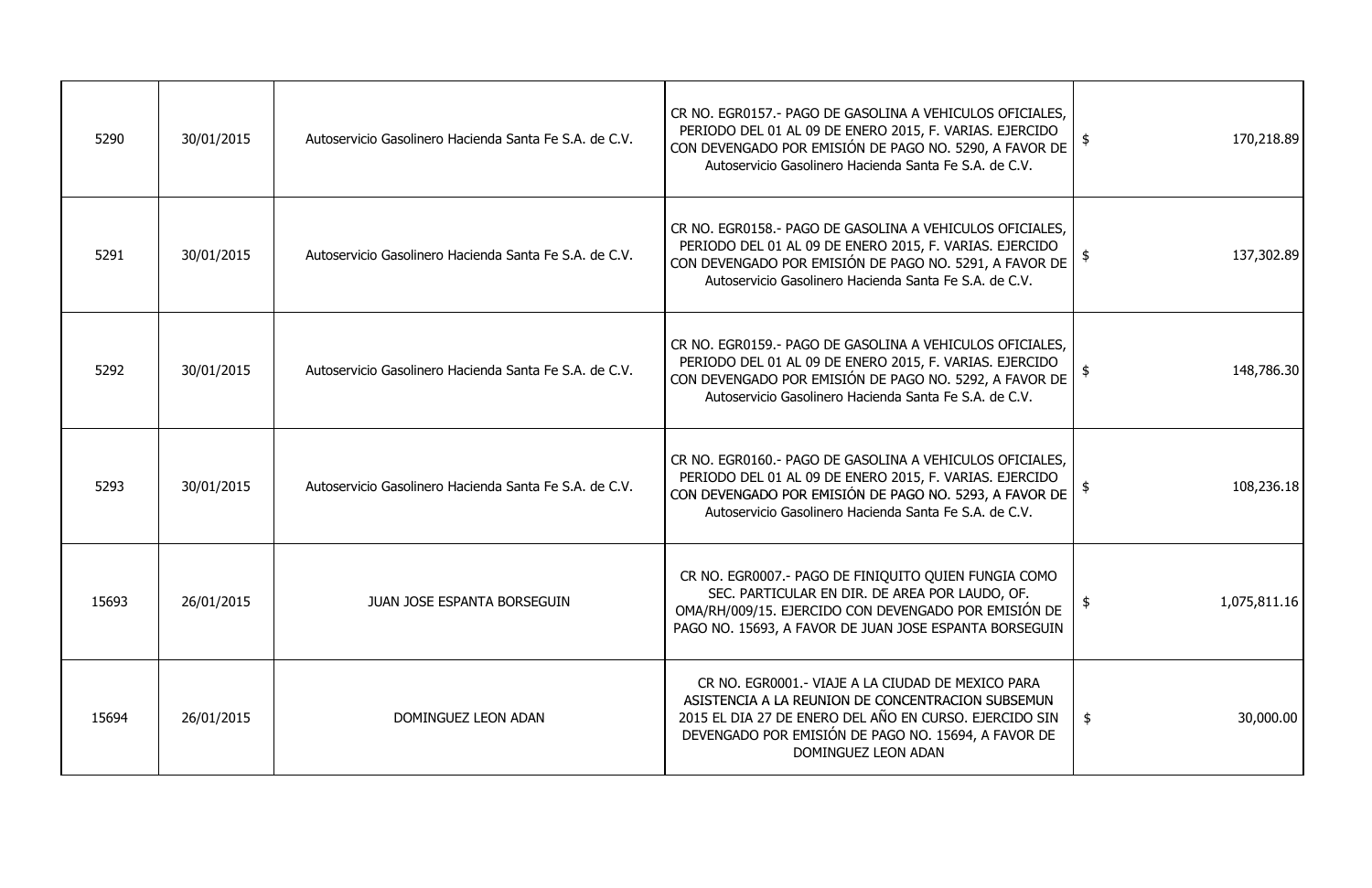| 15695 | 27/01/2015 | JOSE ALBERTO ORTIZ RODRIGUEZ     | CR NO. EGR0030.- PAGO DE FINIQUITO POR LAUDO DE QUIEN<br>FUNGIA C/DIR. DE AREA EN UNIDAD DE COM. Y FEST.<br>OMA/RH/015/15. EJERCIDO CON DEVENGADO POR EMISIÓN DE<br>PAGO NO. 15695, A FAVOR DE JOSE ALBERTO ORTIZ RODRIGUEZ    | 908,350.00<br>\$           |
|-------|------------|----------------------------------|--------------------------------------------------------------------------------------------------------------------------------------------------------------------------------------------------------------------------------|----------------------------|
| 15696 | 27/01/2015 | JOSE ALBERTO ORTIZ RODRIGUEZ     | CR NO. EGR0031.- PAGO DE FINIQUITO POR LAUDO DE QUIEN<br>FUNGIA C/DIR. DE AREA EN UNIDAD DE COM. Y FEST.<br>OMA/RH/015/15. EJERCIDO CON DEVENGADO POR EMISIÓN DE<br>PAGO NO. 15696, A FAVOR DE JOSE ALBERTO ORTIZ RODRIGUEZ    | 91,650.00<br>$\frac{1}{2}$ |
| 15697 | 27/01/2015 | MENDEZ CABRERA MERCEDES ADRIANA  | CR NO. EGR0036.- INCENTIVO POR RECLUTAR EN EL PROGRAMA<br>ABC UN MOVIMEINTO POR LA EDUCACION OF. ABCTZ-0074-2014.<br>EJERCIDO CON DEVENGADO POR EMISIÓN DE PAGO NO. 15697, A<br>FAVOR DE MENDEZ CABRERA MERCEDES ADRIANA       | 2,300.00                   |
| 15698 | 27/01/2015 | Comision Federal de Electricidad | CR NO. EGR0045.- PAGO POR CONSUMO DE ENRGIA ELECTRICA<br>DE AGENCIA TLAJOMULCO CPRRESP. A DICIEMBRE 2015, F.<br>VARIAS. EJERCIDO CON DEVENGADO POR EMISIÓN DE PAGO NO.<br>15698, A FAVOR DE Comision Federal de Electricidad   | 1,320,001.00               |
| 15699 | 28/01/2015 | Comision Federal de Electricidad | CR NO. EGR0048.- PSGO POR CONSUMO DE ENERGIA ELECTRICA<br>CORRESP. AL MES DE DICIEMBRE, AGENCIA STA. ANITA, F.<br>VARIAS. EJERCIDO CON DEVENGADO POR EMISIÓN DE PAGO NO.<br>15699, A FAVOR DE Comision Federal de Electricidad | 1,060,469.00               |
| 15700 | 28/01/2015 | Comision Federal de Electricidad | CR NO. EGR0049. - PAGO POR CONSUMO DE ENRGIA ELECTRICA<br>CORRESP. DICIEMBRE 2014, AGENCIA EL SALTO, F. VARIAS.<br>EJERCIDO CON DEVENGADO POR EMISIÓN DE PAGO NO. 15700, A<br><b>FAVOR DE Comision Federal de Electricidad</b> | 392,360.00                 |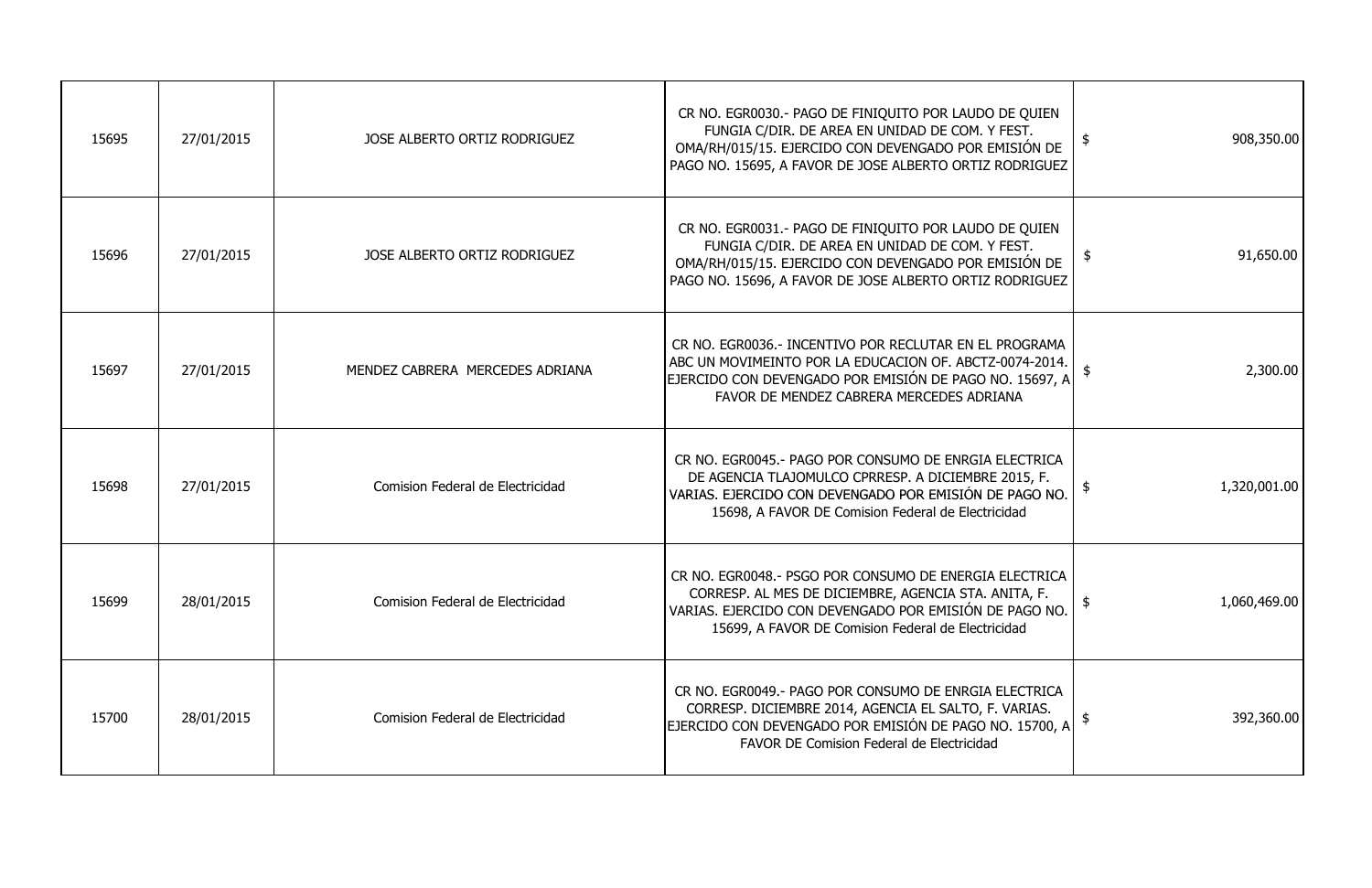| 15701 | 28/01/2015 | Comision Federal de Electricidad | CR NO. EGR0050.- PAGO DE ENERGIA ELECTRICA POR CONSUMO<br>DE POZOS PERIODO DEL MES DE DIC/2014, EL SALTO, F. VARIAS.  <br>EJERCIDO CON DEVENGADO POR EMISIÓN DE PAGO NO. 15701, A<br>FAVOR DE Comision Federal de Electricidad | 659,394.00                    |
|-------|------------|----------------------------------|--------------------------------------------------------------------------------------------------------------------------------------------------------------------------------------------------------------------------------|-------------------------------|
| 15702 | 28/01/2015 | Comision Federal de Electricidad | CR NO. EGR0051.- PAGO POR CONSUMO DE ENRGIA ELECTRICA<br>CORRESP. DICIEMBRE 2014, AGENCIA TOLUQUILLA, F. VARIAS.<br>EJERCIDO CON DEVENGADO POR EMISIÓN DE PAGO NO. 15702, A<br>FAVOR DE Comision Federal de Electricidad       | 863,660.00                    |
| 15703 | 28/01/2015 | Comision Federal de Electricidad | CR NO. EGR0052.- PAGO DE ENERGIA ELECTRICA POR CONSUMO<br>DE POZOS PERIODO DEL MES DE DIC/2014, STA. ANITA, F.<br>VARIAS. EJERCIDO CON DEVENGADO POR EMISIÓN DE PAGO NO.<br>15703, A FAVOR DE Comision Federal de Electricidad | $\frac{1}{2}$<br>2,104,830.00 |
| 15704 | 28/01/2015 | Comision Federal de Electricidad | CR NO. EGR0053.- PAGO DE ENERGIA ELECTRICA POR CONSUMO<br>DE POZOS PERIODO DEL MES DE DIC/2014, TLAJOMULCO, F.<br>VARIAS. EJERCIDO CON DEVENGADO POR EMISIÓN DE PAGO NO.<br>15704, A FAVOR DE Comision Federal de Electricidad | 1,908,876.00                  |
| 15705 | 28/01/2015 | Comision Federal de Electricidad | CR NO. EGR0054.- PAGO DE ENERGIA ELECTRICA POR CONSUMO<br>DE POZOS PERIODO DEL MES DE DIC/2014, TOLUQUILLA, F.<br>VARIAS. EJERCIDO CON DEVENGADO POR EMISIÓN DE PAGO NO.<br>15705, A FAVOR DE Comision Federal de Electricidad | 866,554.00                    |
| 15706 | 28/01/2015 | CHAVEZ SANCHEZ MARIA GUADALUPE   | CR NO. EGR0003.- APOYO POR VIUDEZ DE LA 1ER. QUINCENA DE<br>ENERO 2015, OF. DGA/003/15. EJERCIDO CON DEVENGADO POR<br>EMISIÓN DE PAGO NO. 15706, A FAVOR DE CHAVEZ SANCHEZ<br><b>MARIA GUADALUPE</b>                           | 1,002.00<br>$\frac{1}{2}$     |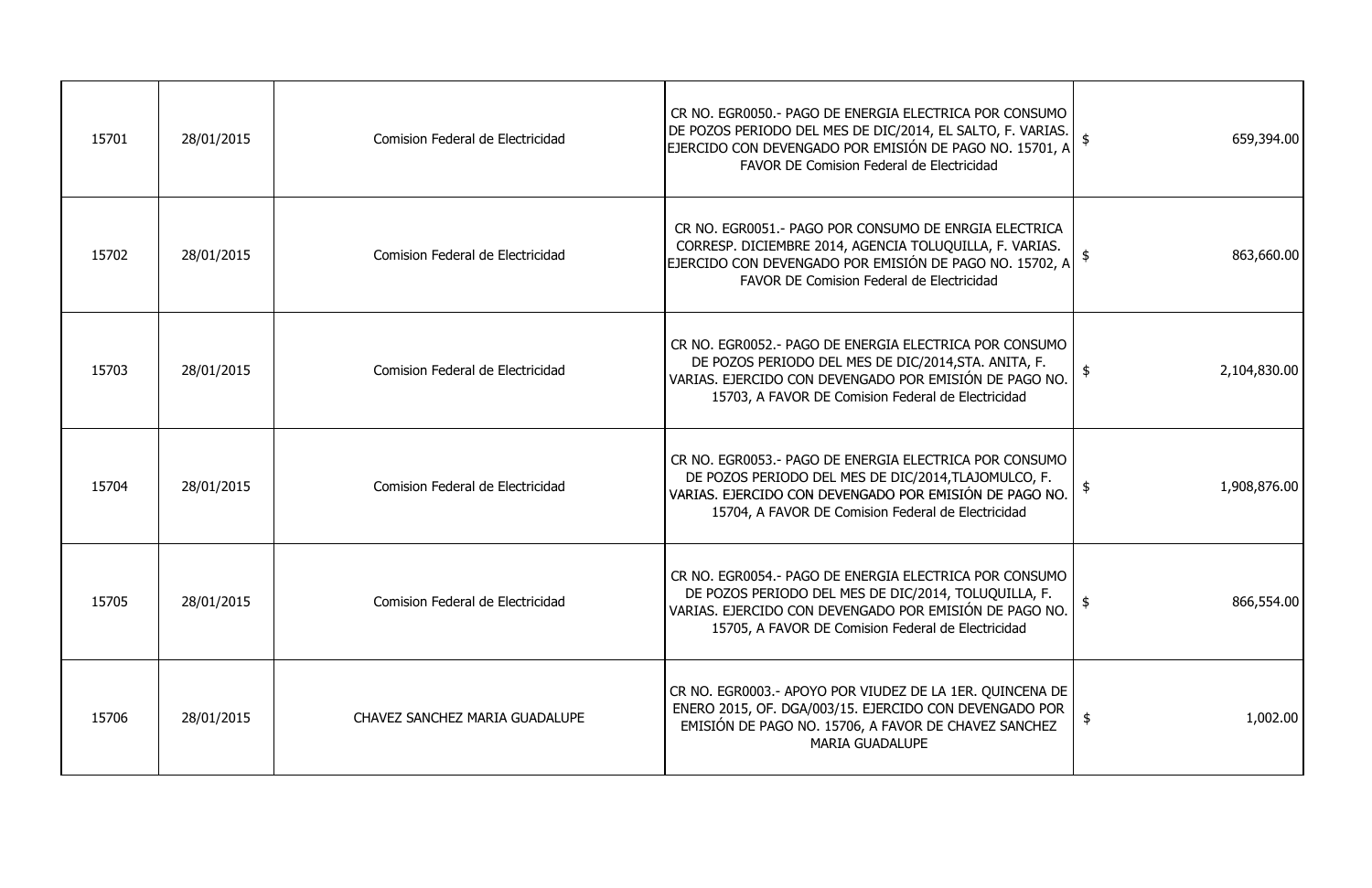| 15708 | 28/01/2015 | <b>GUTIERREZ GOMEZ BELEN</b>                   | CR NO. EGR0009.- APOYO POR VIUDEZ DE LA 1ER. QUINCENA DE<br>ENERO 2015, OF. DGA/004/15. EJERCIDO CON DEVENGADO POR<br>EMISIÓN DE PAGO NO. 15708, A FAVOR DE GUTIERREZ GOMEZ<br><b>BELEN</b>                                                               | 1,002.00<br>$\frac{1}{2}$           |
|-------|------------|------------------------------------------------|-----------------------------------------------------------------------------------------------------------------------------------------------------------------------------------------------------------------------------------------------------------|-------------------------------------|
| 15709 | 28/01/2015 | COMISION FEDERAL DE ELECTRICIDAD               | CR NO. EGR0010.- SUBSIDIO PARA EL PAGO DE ENERGIA<br>ELECTRICA FRACCIONAMEINTO VILLAS DE LA TIJERA OF.<br>SG/0015/2015. EJERCIDO CON DEVENGADO POR EMISIÓN DE<br>PAGO NO. 15709, A FAVOR DE COMISION FEDERAL DE<br><b>ELECTRICIDAD</b>                    | $\frac{1}{2}$<br>13,515.00          |
| 15710 | 28/01/2015 | SINDICATO INDEPENDIENTE DE SERVIDORES PUBLICOS | CR NO. EGR0011.- PAGO DE CUOTA SINDICALES<br>CORRESPONDIENTE AL MES DE NOVIEMBRE Y DICIEMBRE 2014.<br>SISPATZ/004/2015. EJERCIDO SIN DEVENGADO POR EMISIÓN DE   \$<br>PAGO NO. 15710, A FAVOR DE SINDICATO INDEPENDIENTE DE<br><b>SERVIDORES PUBLICOS</b> | 47,829.26                           |
| 15711 | 28/01/2015 | MENDOZA MARTINEZ DAVID                         | CR NO. EGR0015.- EXCESO POR DEMANDA CONTRATADA SEGUN<br>ANEXO CORRESPONDIENTE AL SERVICIO 477 061 205 595.<br>EJERCIDO SIN DEVENGADO POR EMISIÓN DE PAGO NO. 15711, A<br>FAVOR DE MENDOZA MARTINEZ DAVID                                                  | 8,512.00<br>$\frac{1}{2}$           |
| 15712 | 28/01/2015 | <b>JUAN CHAVEZ OCEGUEDA</b>                    | CR NO. EGR0019. - PARA GASTOS VARIOS EN EL EJERCICIO<br>COTIDIANO DEL GOBIERNO. EJERCIDO SIN DEVENGADO POR<br>EMISIÓN DE PAGO NO. 15712, A FAVOR DE JUAN CHAVEZ<br><b>OCEGUEDA</b>                                                                        | 10,000.00<br>$\boldsymbol{\varphi}$ |
| 15713 | 28/01/2015 | <b>GARCIA MARQUEZ JOSE ANGEL</b>               | CR NO. EGR0043.- GASTO POR COMPROBAR POR SUBSIDIO DE<br>PAGO DE NOMINA A MAESTROS CORRESPONDIENTE A LA 2A.<br>QUINCENA DE ENERO 2015. EJERCIDO SIN DEVENGADO POR<br>EMISIÓN DE PAGO NO. 15713, A FAVOR DE GARCIA MARQUEZ<br><b>JOSE ANGEL</b>             | 204,808.00<br>\$                    |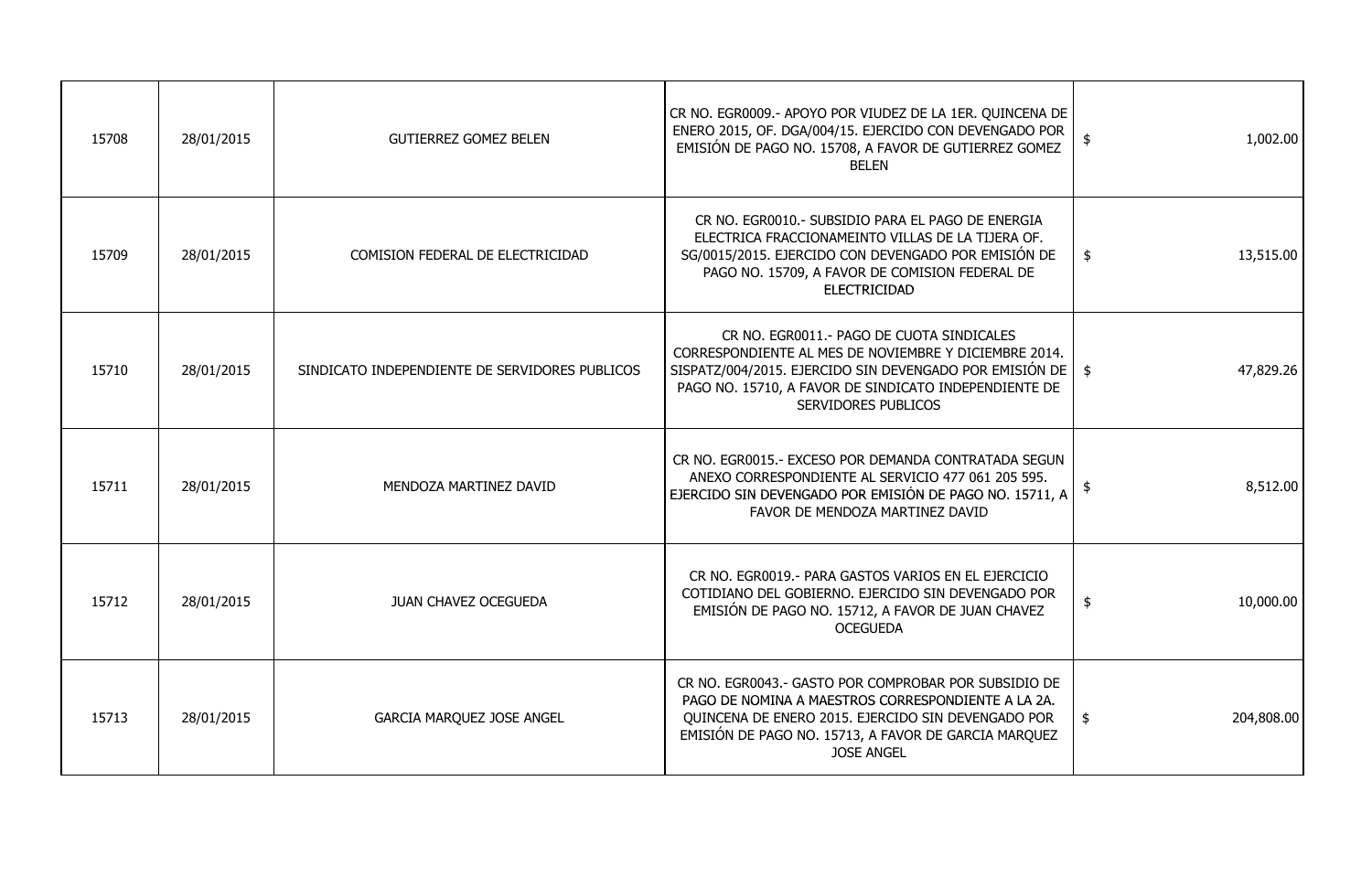| $\frac{1}{2}$<br>4,696.00     | CR NO. EGR0044.- GASTO POR COMPROBAR POR SUBSIDIO DE<br>PAGO DE NOMINA DE LA CUADRILLA DE FUMIGACION<br>CORRESPONDIENTE A LA 2A. QUINCENA DE ENERO 2015.<br>EJERCIDO SIN DEVENGADO POR EMISIÓN DE PAGO NO. 15714, A<br>FAVOR DE GARCIA MARQUEZ JOSE ANGEL                | <b>GARCIA MARQUEZ JOSE ANGEL</b>       | 28/01/2015 | 15714 |
|-------------------------------|--------------------------------------------------------------------------------------------------------------------------------------------------------------------------------------------------------------------------------------------------------------------------|----------------------------------------|------------|-------|
| 22,317.00<br>\$               | CR NO. EGR0046.- GASTO SUJETO A COMPROBACION POR PAGO<br>DE PENSION DE LA UNIDAD TZ-124, ASIGNADO A LA DIRECCION<br>DE SEGURIDAD PUBLICA. EJERCIDO SIN DEVENGADO POR<br>MENDOZA MARTINEZ DAVID<br>EMISIÓN DE PAGO NO. 15715, A FAVOR DE MENDOZA MARTINEZ<br><b>DAVID</b> |                                        | 28/01/2015 | 15715 |
| \$<br>20,091.00               | CR NO. EGR0060.- SUBSIDIO PAR EL PAGO DE ENERGIA<br>ELECTRICA FRACCIONAMIENTO LA PROVIDENCIA OF.<br>CSP/0046/2015. EJERCIDO CON DEVENGADO POR EMISIÓN DE<br>PAGO NO. 15716, A FAVOR DE COMISION FEDERAL DE<br><b>ELECTRICIDAD</b>                                        | COMISION FEDERAL DE ELECTRICIDAD       | 28/01/2015 | 15716 |
| 39,612.10<br>$\frac{1}{2}$    | CR NO. ING0001.- CUMPLIMIENTO EJECUTORIA DE AMPARO EXP.<br>694/2014, JUZGADO SEPTIMO DE DISTRITO EN MATERIA<br>ADMINISTRA. EJERCIDO CON DEVENGADO POR EMISIÓN DE<br>PAGO NO. 15717, A FAVOR DE PATRICIA MARIA DEL CARMEN<br><b>PALME SIERRA</b>                          | PATRICIA MARIA DEL CARMEN PALME SIERRA | 28/01/2015 | 15717 |
| 7,000.00<br>-\$               | CR NO. EGR0027.- INDEMNIZACION DE 01 BOVINO ENFERMEDAD<br>DE TUBERCULOSIS CAMPAÑA, ERRADICACION DE TUBERCULOSIS<br>Y BRUCEL. EJERCIDO CON DEVENGADO POR EMISIÓN DE PAGO<br>NO. 15718, A FAVOR DE DEL REAL JIMENEZ LUIS                                                   | DEL REAL JIMENEZ LUIS                  | 28/01/2015 | 15718 |
| 1,094,316.39<br>$\frac{1}{2}$ | CR NO. EGR0037.- PAGO DE FINIQUITO POR LAUDO A QUIEN<br>FUNGIA COMO JEFE DPTO. COMO DIR. DE INGRESOS,<br>OMA/RH/031/15. EJERCIDO CON DEVENGADO POR EMISIÓN DE<br>PAGO NO. 15719, A FAVOR DE RAFAEL RENE RUBIO PEÑA                                                       | RAFAEL RENE RUBIO PEÑA                 | 28/01/2015 | 15719 |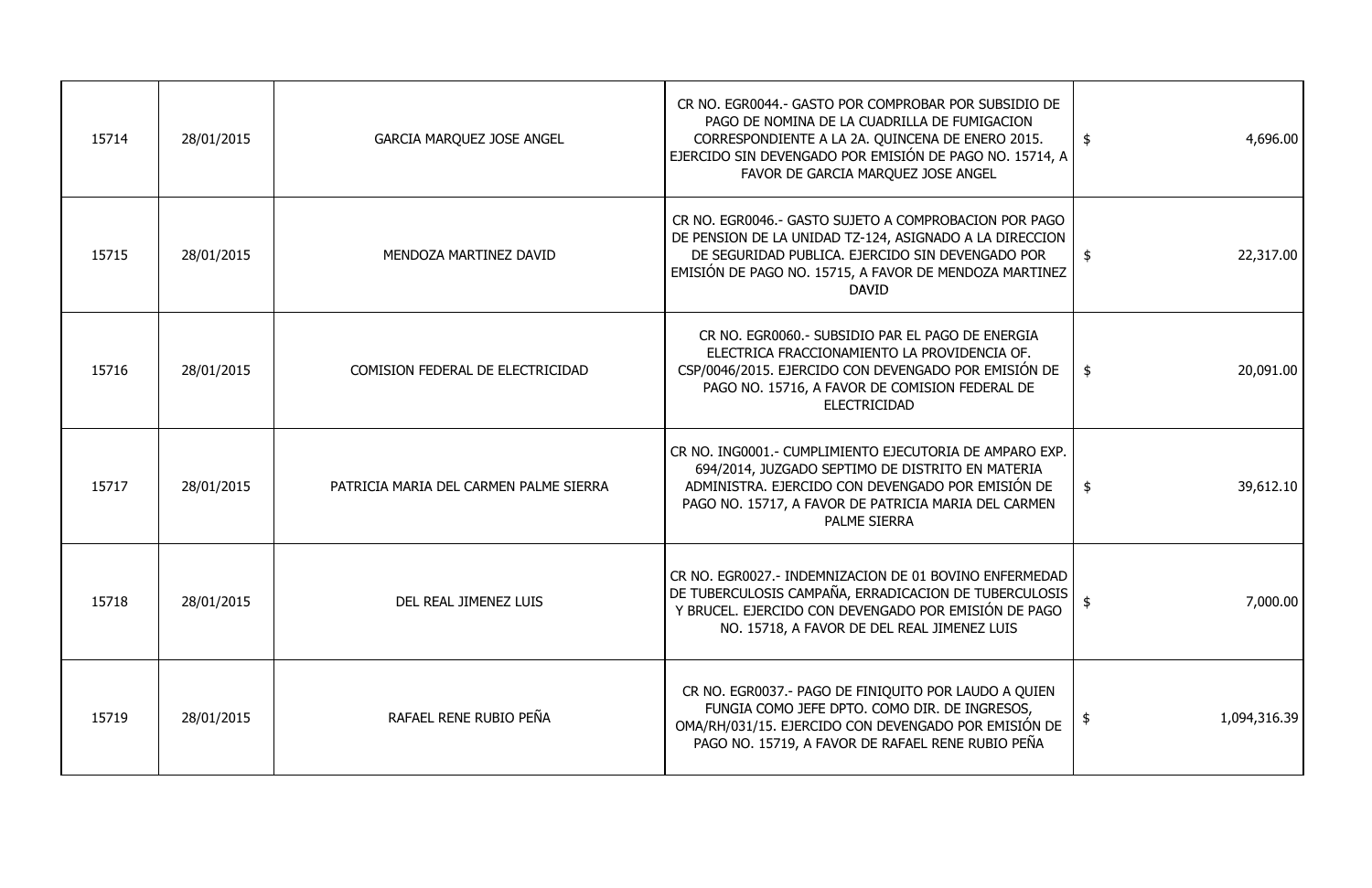| 15720 | 28/01/2015 | ERIK DANIEL TAPIA IBARRA     | CR NO. EGR0098.- PAGO DE NOMINA DE LA 1er. QUINCENA DEL<br>MES DE ENERO 2015.SEC. GRAL EN SEC. GRAL,<br>OF.OMA/008/2015. EJERCIDO SIN DEVENGADO POR EMISIÓN DE<br>PAGO NO. 15720, A FAVOR DE ERIK DANIEL TAPIA IBARRA         | 4,410.31                   |
|-------|------------|------------------------------|-------------------------------------------------------------------------------------------------------------------------------------------------------------------------------------------------------------------------------|----------------------------|
| 15721 | 28/01/2015 | <b>RUBEN SANCHEZ GARCIA</b>  | CR NO. EGR0104.- PAGO DE NOMINA DE LA 1er. QUINCENA DE<br>ENERO 2015.AUX.OP. DIR. DE CAM. SACA COS. OF.OMA/008/2015.<br>EJERCIDO SIN DEVENGADO POR EMISIÓN DE PAGO NO. 15721, A<br>FAVOR DE RUBEN SANCHEZ GARCIA              | 3,650.35                   |
| 15722 | 28/01/2015 | ROBERTO PANTOJA DIAZ         | CR NO. EGR0106.- PAGO DE NOMINA 1ER. QUINCENA DE ENERO<br>2015, COMO AUX. GRAL. DEF. ESP. PUBLICOS, OMA/008/2015.<br>EJERCIDO SIN DEVENGADO POR EMISIÓN DE PAGO NO. 15722, A<br>FAVOR DE ROBERTO PANTOJA DIAZ                 | 2,328.59                   |
| 15723 | 28/01/2015 | PEDRO MANUEL MARQUEZ ROMO    | CR NO. EGR0109.- PAGO NOMINA DE 1ER. QUINCENA DE ENERO<br>2015, COMO ESPECIALISTA, COORD. DE ASESORES,<br>OMA/008/2015. EJERCIDO SIN DEVENGADO POR EMISIÓN DE<br>PAGO NO. 15723, A FAVOR DE PEDRO MANUEL MARQUEZ ROMO         | 6,010.67<br>$\frac{1}{2}$  |
| 15724 | 29/01/2015 | <b>JULIAN MORALES TORRES</b> | CR NO. EGR0016.- FINIQUITO A QUIEN FUNGIA C/POLICIA EN<br>SEG.PUB.POR COMPLEMENTO DE FINIQUITO, OF.<br>OMA/RH/023/15. EJERCIDO CON DEVENGADO POR EMISIÓN DE<br>PAGO NO. 15724, A FAVOR DE JULIAN MORALES TORRES               | 7,062.71                   |
| 15725 | 29/01/2015 | MURILLO VILLALOBOS FRANCISCO | CR NO. EGR0026.- INDEMNIZACION DE 01 BOVINO ENFERMEDAD<br>DE TUBERCULOSIS CAMPAÑA, ERRADICACION DE TUBERCULOSIS<br>Y BRUCEL. EJERCIDO CON DEVENGADO POR EMISIÓN DE PAGO<br>NO. 15725, A FAVOR DE MURILLO VILLALOBOS FRANCISCO | 7,000.00<br>$\mathfrak{p}$ |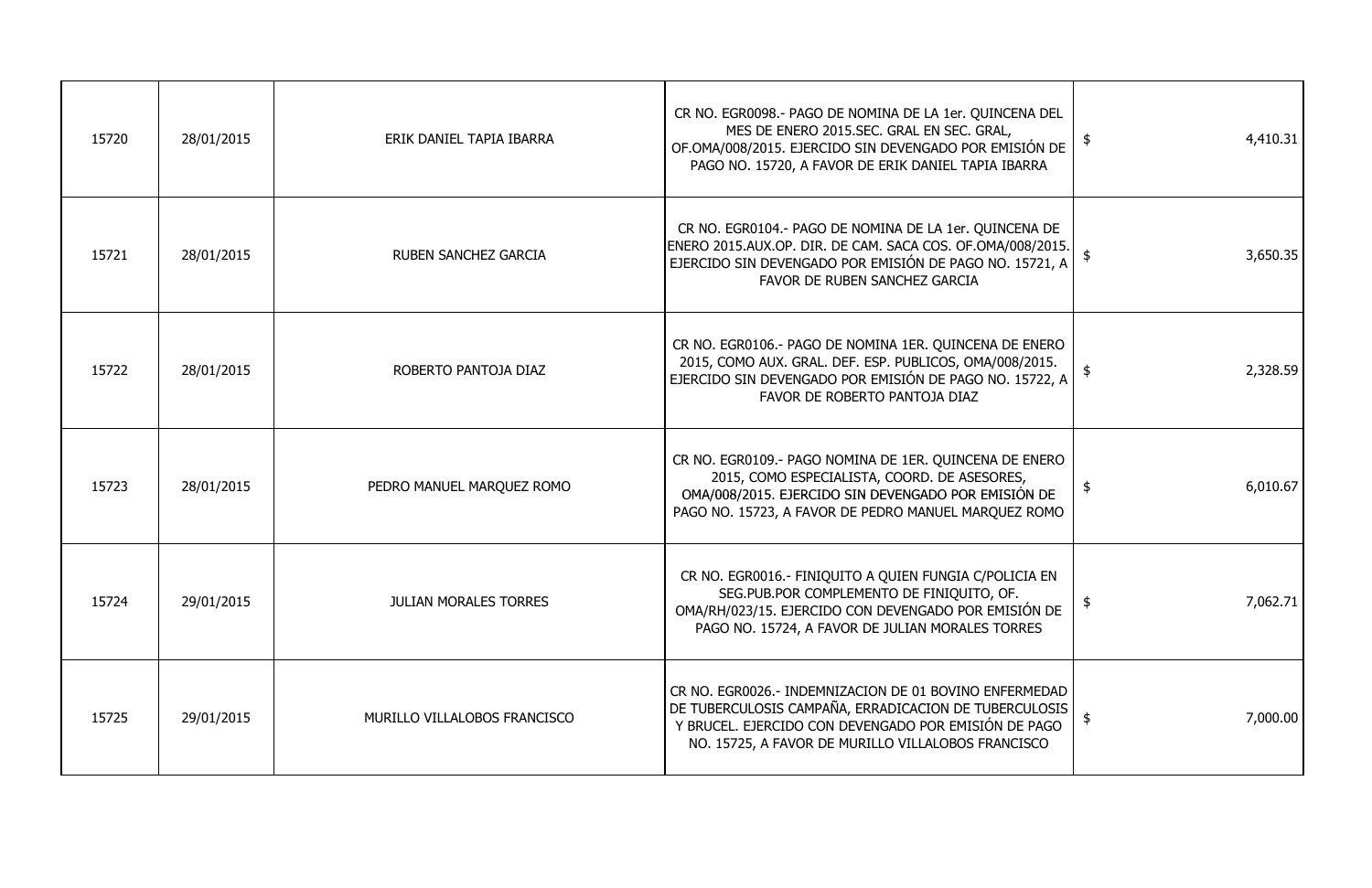| 15726 | 29/01/2015 | <b>JIMENEZ RIVAS EDUARDO</b>     | CR NO. EGR0028.- INDEMNIZACION DE 08 BOVINO ENFERMEDAD<br>DE BRUCELLA CAMPAÑA, ERRADICACION DE TUBERCULOSIS Y<br>BRUCEL. EJERCIDO CON DEVENGADO POR EMISIÓN DE PAGO NO.<br>15726, A FAVOR DE JIMENEZ RIVAS EDUARDO                     | 32,000.00<br>\$             |
|-------|------------|----------------------------------|----------------------------------------------------------------------------------------------------------------------------------------------------------------------------------------------------------------------------------------|-----------------------------|
| 15727 | 29/01/2015 | JOSE LUIS VIZCARRA LOPEZ         | CR NO. EGR0032.- PAGO DE FINIQUITO POR LAUDO DE QUIEN<br>FUNGIA COMO ESPECIALISTA DE SECRETARIA GRAL.<br>OMA/RH/010/15. EJERCIDO CON DEVENGADO POR EMISIÓN DE<br>PAGO NO. 15727, A FAVOR DE JOSE LUIS VIZCARRA LOPEZ                   | 891,341.96<br>$\frac{4}{3}$ |
| 15728 | 29/01/2015 | PARRA HERNANDEZ TRINIDAD IRENE   | CR NO. EGR0042.- INCENTIVO POR RECLUTAR EN EL PROGRAMA<br>ABC "UN MOVIMIENTO POR LA EDUCACION" OF. ABCTZ-0128-<br>2015. EJERCIDO CON DEVENGADO POR EMISIÓN DE PAGO NO.<br>15728, A FAVOR DE PARRA HERNANDEZ TRINIDAD IRENE             | 400.00<br>$\frac{1}{2}$     |
| 15729 | 29/01/2015 | LUIS ENRIQUE CABRERA UREÑA       | CR NO. EGR0055.- PAGO DE FINIQUITO POR LAUDO A QUIEN<br>FUNGIA COMO JEFE DE DPTO. SRIA. PARTICULAT,<br>OMA/RH/018/15. EJERCIDO CON DEVENGADO POR EMISIÓN DE<br>PAGO NO. 15729, A FAVOR DE LUIS ENRIQUE CABRERA UREÑA                   | 710,893.95                  |
| 15730 | 29/01/2015 | VERONICA ACOSTA MARTIN DEL CAMPO | CR NO. EGR0057.- PAGO DE FINIQUITO POR LAUDO A QUIEN<br>FUNGIA COMO DIR. DE AREA, SRIA. PARTICULAR,<br>OMA/RH/008/15. EJERCIDO CON DEVENGADO POR EMISIÓN DE  <br>PAGO NO. 15730, A FAVOR DE VERONICA ACOSTA MARTIN DEL<br><b>CAMPO</b> | 1,052,099.85<br>-\$         |
| 15731 | 29/01/2015 | MENDOZA MARTINEZ DAVID           | CR NO. EGR0058.- GASTO SUJETO A COMPROBACION POR PAGO<br>DE REPARACION DE TZ-202, ASINGNADO A SEGURIDAD PUBLICA.<br>EJERCIDO SIN DEVENGADO POR EMISIÓN DE PAGO NO. 15731, A<br>FAVOR DE MENDOZA MARTINEZ DAVID                         | 3,016.00                    |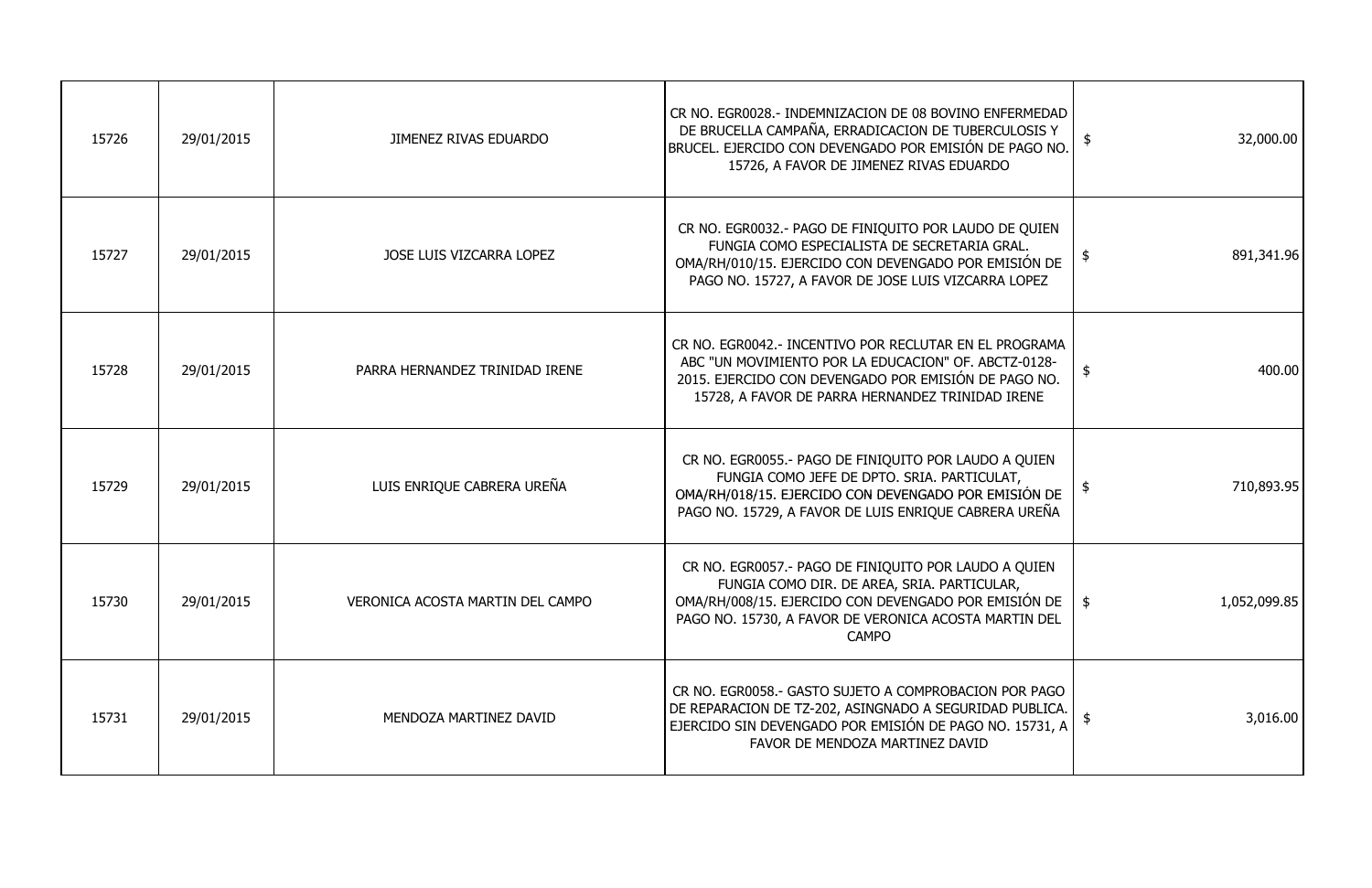| 15732 | 29/01/2015 | ABELARDO ANTONIO CARO CURIEL   | CR NO. EGR0059.- ASIGNACION DE FONDO REVOLVENTE.<br>EJERCIDO SIN DEVENGADO POR EMISIÓN DE PAGO NO. 15732, A $\parallel$ \$<br>FAVOR DE ABELARDO ANTONIO CARO CURIEL                                                                                                     | 30,000.00                  |
|-------|------------|--------------------------------|-------------------------------------------------------------------------------------------------------------------------------------------------------------------------------------------------------------------------------------------------------------------------|----------------------------|
| 15733 | 29/01/2015 | <b>MARISA HERRERA RIOS</b>     | CR NO. EGR0062.- SUBSIDIO PARA APOYO DE GASTOS<br>FUNERALES DE LA SEÑORA MA. DE LOS ANGELES RIOS LOPEZ,<br>OP/005/2015. EJERCIDO CON DEVENGADO POR EMISIÓN DE<br>PAGO NO. 15733, A FAVOR DE MARISA HERRERA RIOS                                                         | 7,500.00<br>्द             |
| 15734 | 29/01/2015 | DELGADO GUTIERREZ JOSE ANTONIO | CR NO. EGR0107.- ASIGNACION DE FONDO REVOLVENTE, PARA<br>LA DIRECCION DE ALUMBRADO PUBLICO. EJERCIDO SIN<br>DEVENGADO POR EMISIÓN DE PAGO NO. 15734, A FAVOR DE<br>DELGADO GUTIERREZ JOSE ANTONIO                                                                       | 10,000.00<br>$\frac{1}{2}$ |
| 15735 | 29/01/2015 | JUAN MIGUEL FERRER VASQUEZ     | CR NO. EGR0110.- ASIGNACION DE FONDO REVOLVENTE PARA<br>TALLER MPAL. EJERCIDO SIN DEVENGADO POR EMISIÓN DE<br>PAGO NO. 15735, A FAVOR DE JUAN MIGUEL FERRER VASQUEZ                                                                                                     | 2,500.00<br>\$             |
| 15736 | 29/01/2015 | JOSE VAZQUEZ ZAMORA            | CR NO. EGR0111.- PAGO DE ALIMENTOS DE LA PRIMERA<br>REUNION DEL CONSEJO MPAL. PARA EL DESARROLLO RURAL<br>SUSTENTABLE. EJERCIDO SIN DEVENGADO POR EMISIÓN DE<br>PAGO NO. 15736, A FAVOR DE JOSE VAZQUEZ ZAMORA                                                          | 11,426.00<br>\$            |
| 15737 | 29/01/2015 | SERRATOS FERNANDEZ GABRIELA    | CR NO. EGR0116.- GASTOS SUJETOS A COMPROBACION PARA<br>REUNION DE TRABAJO CON SECTOR EDUCATIVO TLAJOMULCO<br>PARA ARRANQUE DE PROGRAMA UTILES Y UNIFORMES<br>ESCOLARES. EJERCIDO SIN DEVENGADO POR EMISIÓN DE PAGO<br>NO. 15737, A FAVOR DE SERRATOS FERNANDEZ GABRIELA | 15,000.00<br>$\frac{1}{2}$ |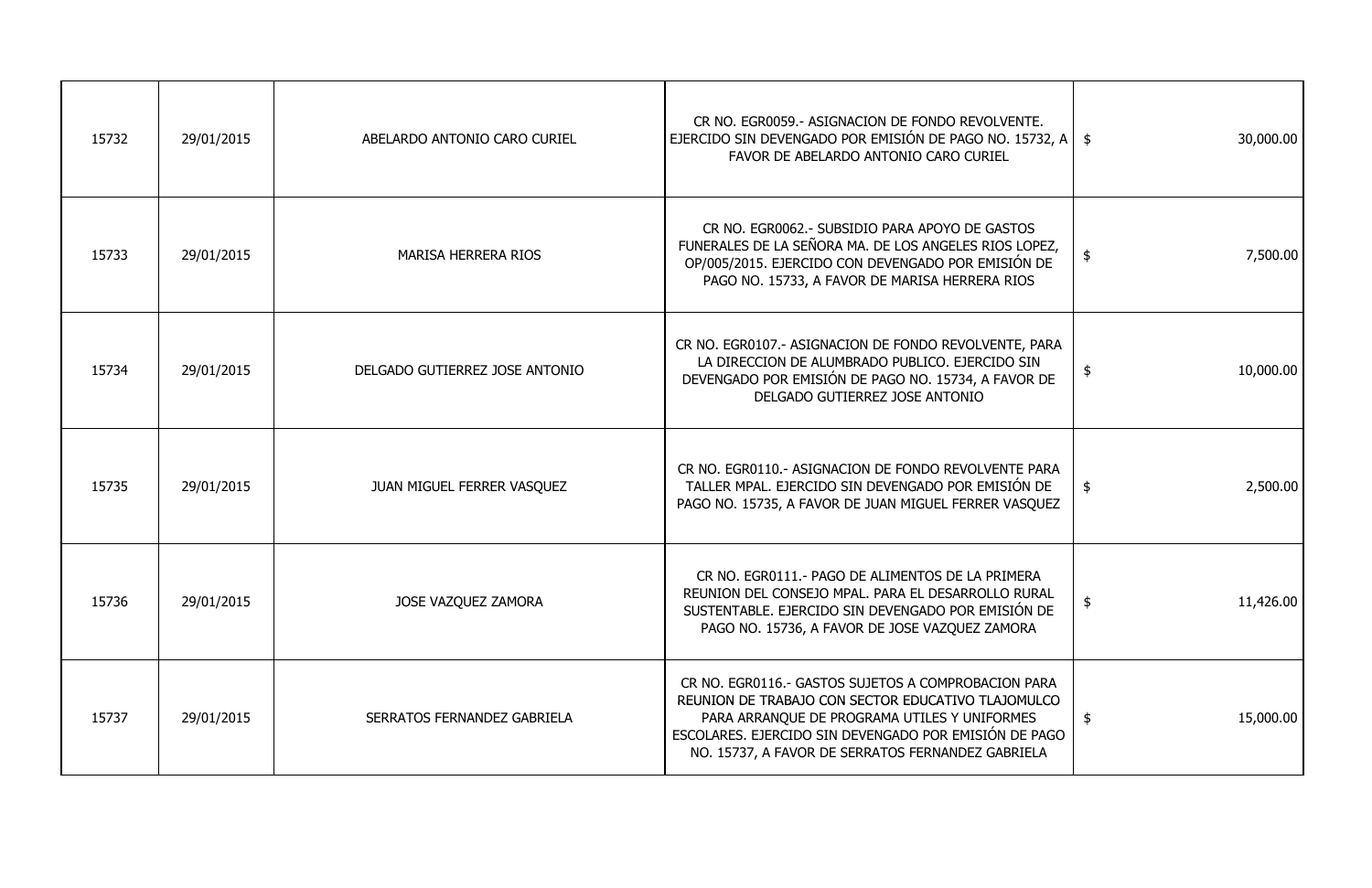| 15738 | 29/01/2015 | MAYRA ESMERALDA HERNANDEZ MONTAÑEZ | CR NO. EGR0146.- FINIQUITO POR LAUDO DE QUIEN FUNGIA<br>COMO SOP. TECNICO, DIR. GRAL. DE TECN. DE LA<br> INF.,OMA/RH/0533/14. EJERCIDO CON DEVENGADO POR EMISIÓN   \$<br>DE PAGO NO. 15738, A FAVOR DE MAYRA ESMERALDA<br>HERNANDEZ MONTAÑEZ | 324,717.02                  |
|-------|------------|------------------------------------|----------------------------------------------------------------------------------------------------------------------------------------------------------------------------------------------------------------------------------------------|-----------------------------|
| 15739 | 29/01/2015 | MAYRA ESMERALDA HERNANDEZ MONTAÑEZ | CR NO. EGR0147.- FINIQUITO POR LAUDO DE QUIEN FUNGIA<br>COMO SOP. TECNICO, DIR. GRAL. DE TECN. DE LA<br> INF.,OMA/RH/0533/14. EJERCIDO CON DEVENGADO POR EMISIÓN   \$<br>DE PAGO NO. 15739, A FAVOR DE MAYRA ESMERALDA<br>HERNANDEZ MONTAÑEZ |                             |
| 15740 | 30/01/2015 | RAMOS URIARTE JUAN DIEGO           | CR NO. EGR0163.- IMPUESTO SOBRE LA RENTA DERIVADO DE<br>ESCRITURA 27,959, POR COMPRA-VENTA FRACCION<br>3PUENTE/VIALIDAD GUA. EJERCIDO SIN DEVENGADO POR<br>EMISIÓN DE PAGO NO. 15740, A FAVOR DE RAMOS URIARTE<br><b>JUAN DIEGO</b>          | 385,767.00<br>$\frac{1}{2}$ |
|       | 28/01/2015 | <b>SERGIO REYES MARQUEZ</b>        | CR NO. EGR0063.- PAGO DE NOMINA DE LA 1er. QUINCENA DEL<br>MES DE ENERO 2015, COORD. EN OBRA PUBLICA,<br>OF.OMA/008/2015. EJERCIDO SIN DEVENGADO POR EMISIÓN DE<br>PAGO NO. 1, A FAVOR DE SERGIO REYES MARQUEZ                               | 1,651.88                    |
|       | 28/01/2015 | JOSE ROGELIO CHAVARRIA GONZALEZ    | CR NO. EGR0064.- PAGO DE NOMINA DE LA 1er. QUINCENA DEL<br>MES DE ENERO 2015, POLICIA. EN SEG.PUB. OF.OMA/008/2015.<br>EJERCIDO SIN DEVENGADO POR EMISIÓN DE PAGO NO. 2, A<br>FAVOR DE JOSE ROGELIO CHAVARRIA GONZALEZ                       | 9,072.80<br>-\$             |
|       | 28/01/2015 | ERNESTINA RODRIGUEZ RIVERA         | CR NO. EGR0065.- PAGO DE NOMINA DE LA 1er. QUINCENA DEL<br>MES DE ENERO 2015, SEC.PARTICULAR EN<br>SEG.PUB.OF.OMA/008/2015. EJERCIDO SIN DEVENGADO POR<br>EMISIÓN DE PAGO NO. 3, A FAVOR DE ERNESTINA RODRIGUEZ<br><b>RIVERA</b>             | 4,801.61<br>$\frac{1}{2}$   |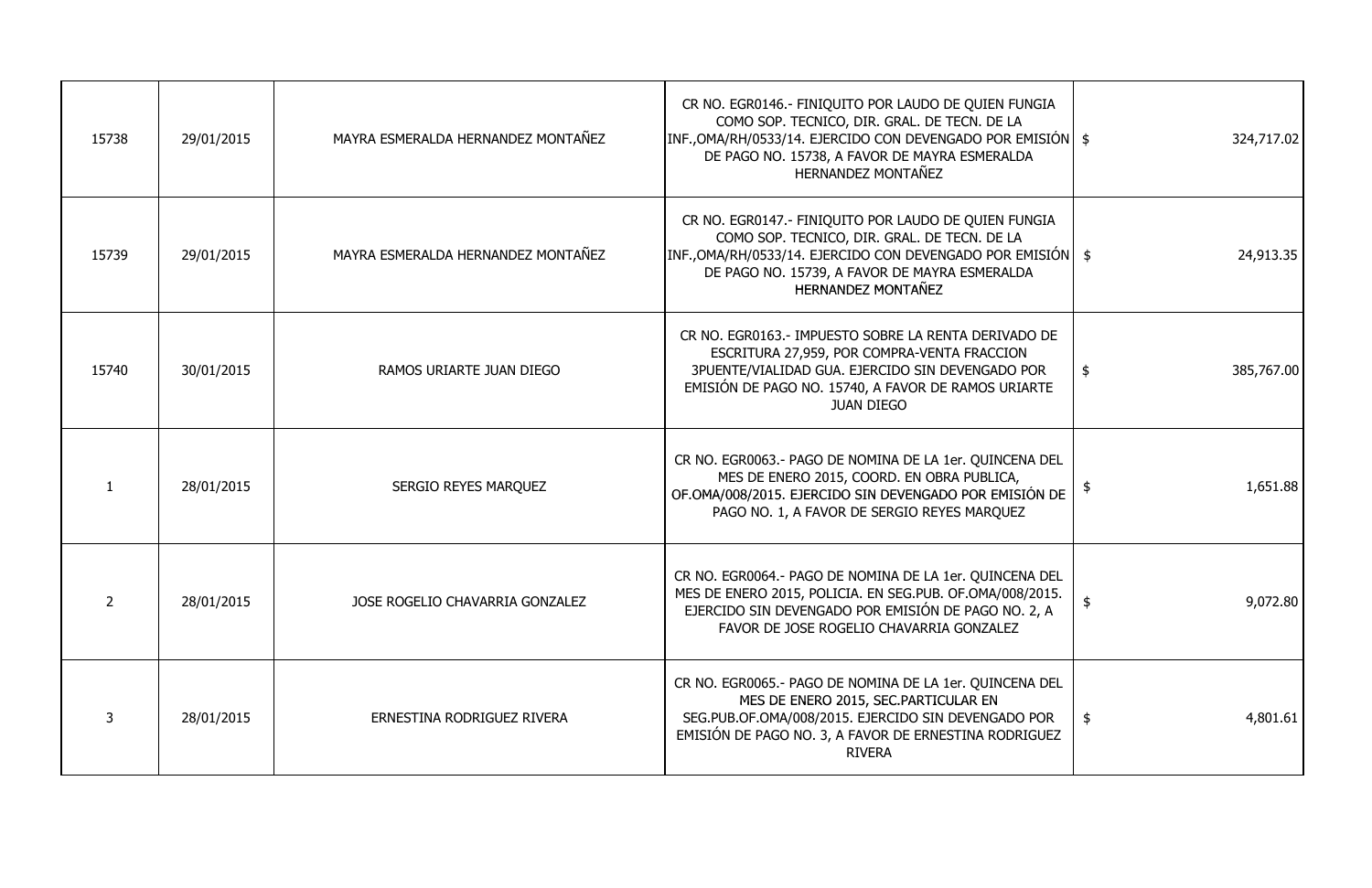|   | 28/01/2015 | PEDRO DAVALOS CERVANTES       | CR NO. EGR0066.- PAGO DE NOMINA DE LA 1er. QUINCENA DEL<br>MES DE ENERO 2015, DIR.GRAL EN ESP. PUB.OF.OMA/008/2015.<br>EJERCIDO SIN DEVENGADO POR EMISIÓN DE PAGO NO. 4, A<br>FAVOR DE PEDRO DAVALOS CERVANTES                      | 7,662.54<br>\$            |
|---|------------|-------------------------------|-------------------------------------------------------------------------------------------------------------------------------------------------------------------------------------------------------------------------------------|---------------------------|
|   | 28/01/2015 | <b>JAZMIN HERNANDEZ REA</b>   | CR NO. EGR0067.- PAGO DE NOMINA DE LA 1er. QUINCENA DEL<br>MES DE ENERO 2015, ANALISTA EN OBRA PUB.OF.OMA/008/2015.<br>EJERCIDO SIN DEVENGADO POR EMISIÓN DE PAGO NO. 5, A<br>FAVOR DE JAZMIN HERNANDEZ REA                         | 629.31                    |
|   | 28/01/2015 | HULBERTO LUJANO BUGARIN       | CR NO. EGR0068.- PAGO DE NOMINA DE LA 1ER. QUINCENA DE<br>ENERO 2015, COMO AUX. ADMINIST., SRA. PARTICULAR,<br>OMA/008/2015. EJERCIDO SIN DEVENGADO POR EMISIÓN DE<br>PAGO NO. 6, A FAVOR DE HULBERTO LUJANO BUGARIN                | $\frac{1}{2}$<br>3,347.98 |
|   | 28/01/2015 | FRANCISCO JAVIER ESPARZA RUIZ | CR NO. EGR0069.- PAGO DE NOMINA DE LA 1er. QUINCENA DEL<br>MES DE ENERO 2015, MED. VET. EN<br>D.PECUARIO.OF.OMA/008/2015. EJERCIDO SIN DEVENGADO POR  <br>EMISIÓN DE PAGO NO. 7, A FAVOR DE FRANCISCO JAVIER<br><b>ESPARZA RUIZ</b> | 2,539.63<br>\$            |
|   | 28/01/2015 | RAFAEL MARTINEZ MARQUEZ       | CR NO. EGR0070.- PAGO DE NOMINA DE LA 1ER. QUINCENA DE<br>ENERO 2015, COMO SOPORTE TECNICO, DIR. ADMINIST.,<br>OMA/008/2015. EJERCIDO SIN DEVENGADO POR EMISIÓN DE<br>PAGO NO. 8, A FAVOR DE RAFAEL MARTINEZ MARQUEZ                | 7,445.05<br>$\frac{1}{2}$ |
| 9 | 28/01/2015 | RENE ALCARAZ GUTIERREZ        | CR NO. EGR0071.- PAGO DE NOMINA DE LA 1er. QUINCENA DEL<br>MES DE ENERO 2015, AUX. GRAL EN AMB Y ECO. OF. OMA/008/2015.<br>EJERCIDO SIN DEVENGADO POR EMISIÓN DE PAGO NO. 9, A<br>FAVOR DE RENE ALCARAZ GUTIERREZ                   | 2,440.00<br>\$            |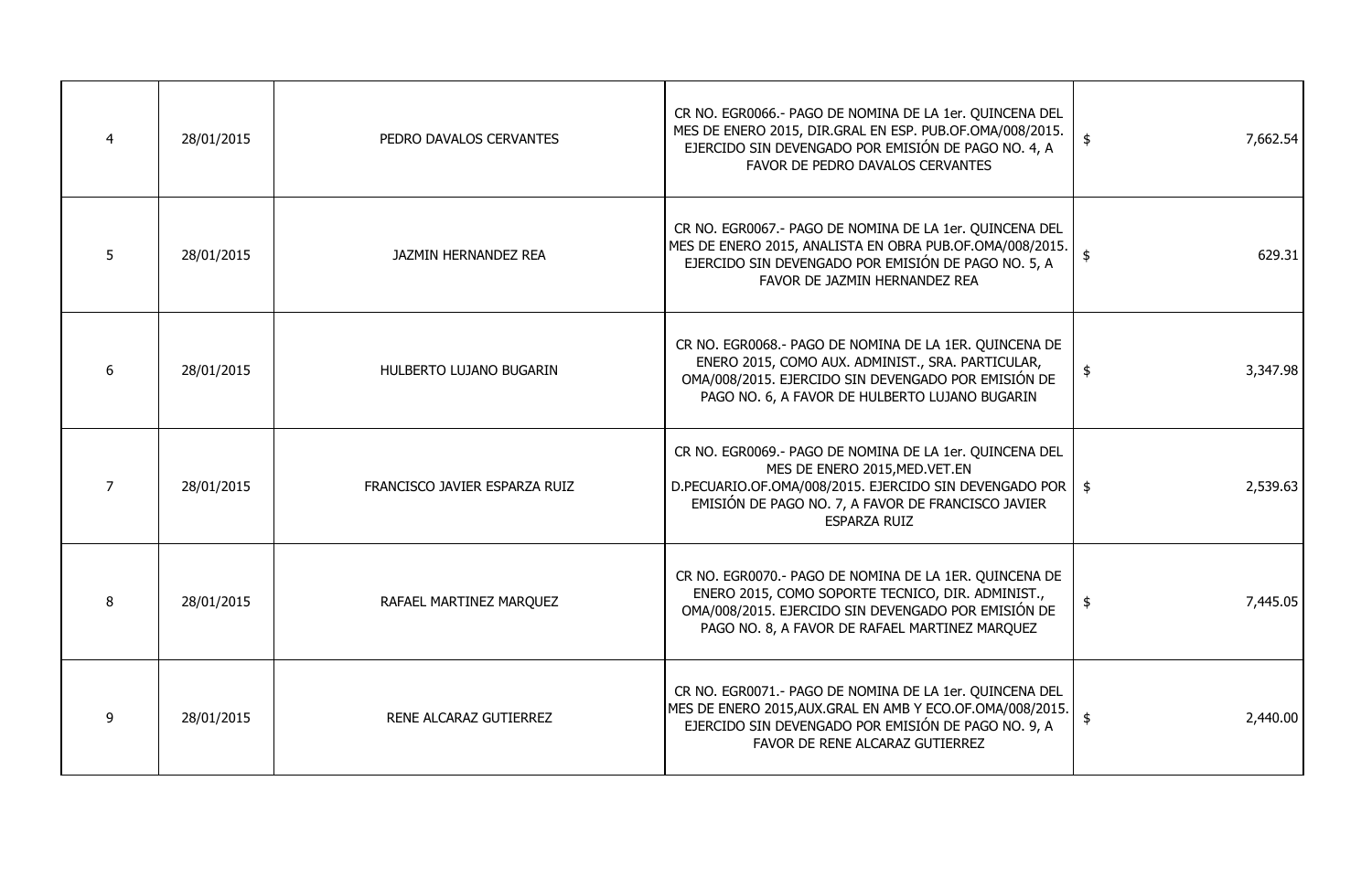| 10 | 28/01/2015 | <b>GABRIELA ARISBETH TORRES MIRANDA</b> | CR NO. EGR0072.- PAGO DE NOMINA DE LA 1er. QUINCENA DEL<br>MES DE ENERO 2015, AUX. ADMIN EN DIR.<br>INGRESOS.OF.OMA/008/2015. EJERCIDO SIN DEVENGADO POR<br>EMISIÓN DE PAGO NO. 10, A FAVOR DE GABRIELA ARISBETH<br><b>TORRES MIRANDA</b> | 1,896.98<br>\$            |
|----|------------|-----------------------------------------|-------------------------------------------------------------------------------------------------------------------------------------------------------------------------------------------------------------------------------------------|---------------------------|
| 11 | 28/01/2015 | ANA KRISTELL PAGAZA GURROLA             | CR NO. EGR0073.- PAGO DE NOMINA DE LA 1er. QUINCENA DEL<br>MES DE ENERO 2015, AUX. TEC. EN AGUA<br>POTABLE.OF.OMA/008/2015. EJERCIDO SIN DEVENGADO POR<br>EMISIÓN DE PAGO NO. 11, A FAVOR DE ANA KRISTELL PAGAZA<br><b>GURROLA</b>        | 626.23<br>$\frac{1}{2}$   |
| 12 | 28/01/2015 | <b>CLAUDIA UGARTE ARCE</b>              | CR NO. EGR0074.- PAGO DE NOMINA DE LA 1ER. QUINCENA DE<br>ENERO 2015, COMO ESPECIALISTA, DIR. ADMINIST.,<br>OMA/008/2015. EJERCIDO SIN DEVENGADO POR EMISIÓN DE<br>PAGO NO. 12, A FAVOR DE CLAUDIA UGARTE ARCE                            | $\frac{1}{2}$<br>7,621.89 |
| 13 | 28/01/2015 | DANIA ALEJANDRA ZAVALA MONROY           | CR NO. EGR0075.- PAGO DE NOMINA DE LA 1er. QUINCENA DEL<br>MES DE ENERO 2015. COORD. EN OBRA PUB.OF.OMA/008/2015.<br>EJERCIDO SIN DEVENGADO POR EMISIÓN DE PAGO NO. 13, A<br>FAVOR DE DANIA ALEJANDRA ZAVALA MONROY                       | 2,473.34<br>-\$           |
| 14 | 28/01/2015 | <b>GABRIEL RAMOS HERNANDEZ</b>          | CR NO. EGR0076.- PAGO DE NOMINA DE LA 1er. QUINCENA DEL<br>MES DE ENERO 2015. JEFE DE DEP. EN OBRA<br>PUB.OF.OMA/008/2015. EJERCIDO SIN DEVENGADO POR EMISIÓN<br>DE PAGO NO. 14, A FAVOR DE GABRIEL RAMOS HERNANDEZ                       | 4,680.31                  |
| 15 | 28/01/2015 | <b>TERESA MEDRANO MONTES</b>            | CR NO. EGR0077.- PAGO DE NOMINA DE LA 1er. QUINCENA DEL<br>MES DE ENERO 2015.COORD. EN ORD.TERRITORIAL.<br>OF.OMA/008/2015. EJERCIDO SIN DEVENGADO POR EMISIÓN DE<br>PAGO NO. 15, A FAVOR DE TERESA MEDRANO MONTES                        | 3,287.01<br>\$            |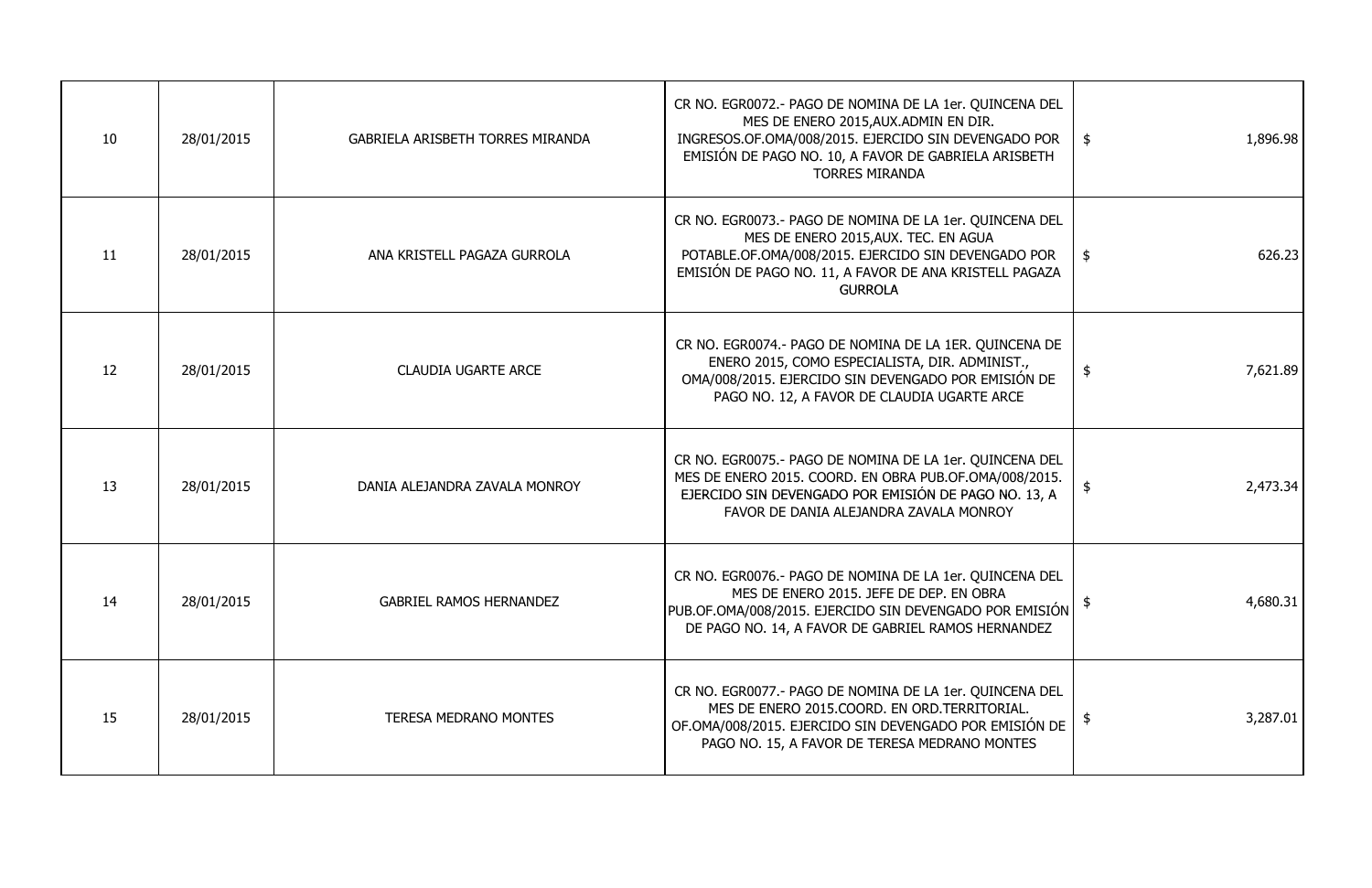| 16 | 28/01/2015 | PERLA ESTEFANI LARA HUERTA       | CR NO. EGR0078.- PAGO DE NOMINA DE LA 1ER. QUINCENA DE<br>ENERO 2015, COMO COORDINADOR, JEF. DE PROTOCOLO,<br>OMA/008/2015. EJERCIDO SIN DEVENGADO POR EMISIÓN DE<br>PAGO NO. 16, A FAVOR DE PERLA ESTEFANI LARA HUERTA | 1,739.13<br>$\frac{1}{2}$ |
|----|------------|----------------------------------|-------------------------------------------------------------------------------------------------------------------------------------------------------------------------------------------------------------------------|---------------------------|
| 17 | 28/01/2015 | <b>COSME ARMANDO BALA FLORES</b> | CR NO. EGR0079.- PAGO DE NOMINA DE LA 1ER. QUINCENA DE<br>ENERO 2015, COMO AUX. TEC. ESP., DIR. ADMINIST.,<br>OMA/008/2015. EJERCIDO SIN DEVENGADO POR EMISIÓN DE<br>PAGO NO. 17, A FAVOR DE COSME ARMANDO BALA FLORES  | $\frac{1}{2}$<br>4,003.73 |
| 18 | 28/01/2015 | ZENAIDO JUAREZ GUZMAN            | CR NO. EGR0080.- PAGO DE NOMINA DE LA 1ER. QUINCENA DE<br>ENERO 2015, COMO AUX. TEC. OP. DIR. AGUA POTABLE,<br>OMA/008/2015. EJERCIDO SIN DEVENGADO POR EMISIÓN DE<br>PAGO NO. 18, A FAVOR DE ZENAIDO JUAREZ GUZMAN     | 3,125.28<br>$\frac{1}{2}$ |
| 19 | 28/01/2015 | FERNANDO GUTIERREZ SANTOS        | CR NO. EGR0081.- PAGO DE NOMINA DE LA 1ER. QUINCENA DE<br>ENERO 2015, COMO JEFE DEPTO. DIR. PATRIMONIO,<br>OMA/008/2015. EJERCIDO SIN DEVENGADO POR EMISIÓN DE<br>PAGO NO. 19, A FAVOR DE FERNANDO GUTIERREZ SANTOS     | 5,499.24<br>$\frac{1}{2}$ |
| 20 | 28/01/2015 | FRANCISCO AGUILAR DE JESUS       | CR NO. EGR0082.- PAGO DE NOMINA DE LA 1ER. QUINCENA DE<br>ENERO 2015, COMO SOPORTE TECNICO, SRIA. GRAL.,<br>OMA/008/2015. EJERCIDO SIN DEVENGADO POR EMISIÓN DE<br>PAGO NO. 20, A FAVOR DE FRANCISCO AGUILAR DE JESUS   | 3,373.61<br>\$            |
| 21 | 28/01/2015 | NANCY ALEJANDRA MORENO AVILA     | CR NO. EGR0083.- PAGO DE NOMINA DE LA 1ER. QUINCENA DE<br>ENERO 2015, COMO ANALISTA, DIR, JURIDICA, OMA/008/2015.<br>EJERCIDO SIN DEVENGADO POR EMISIÓN DE PAGO NO. 21, A<br>FAVOR DE NANCY ALEJANDRA MORENO AVILA      | 3,572.58<br>$\frac{1}{2}$ |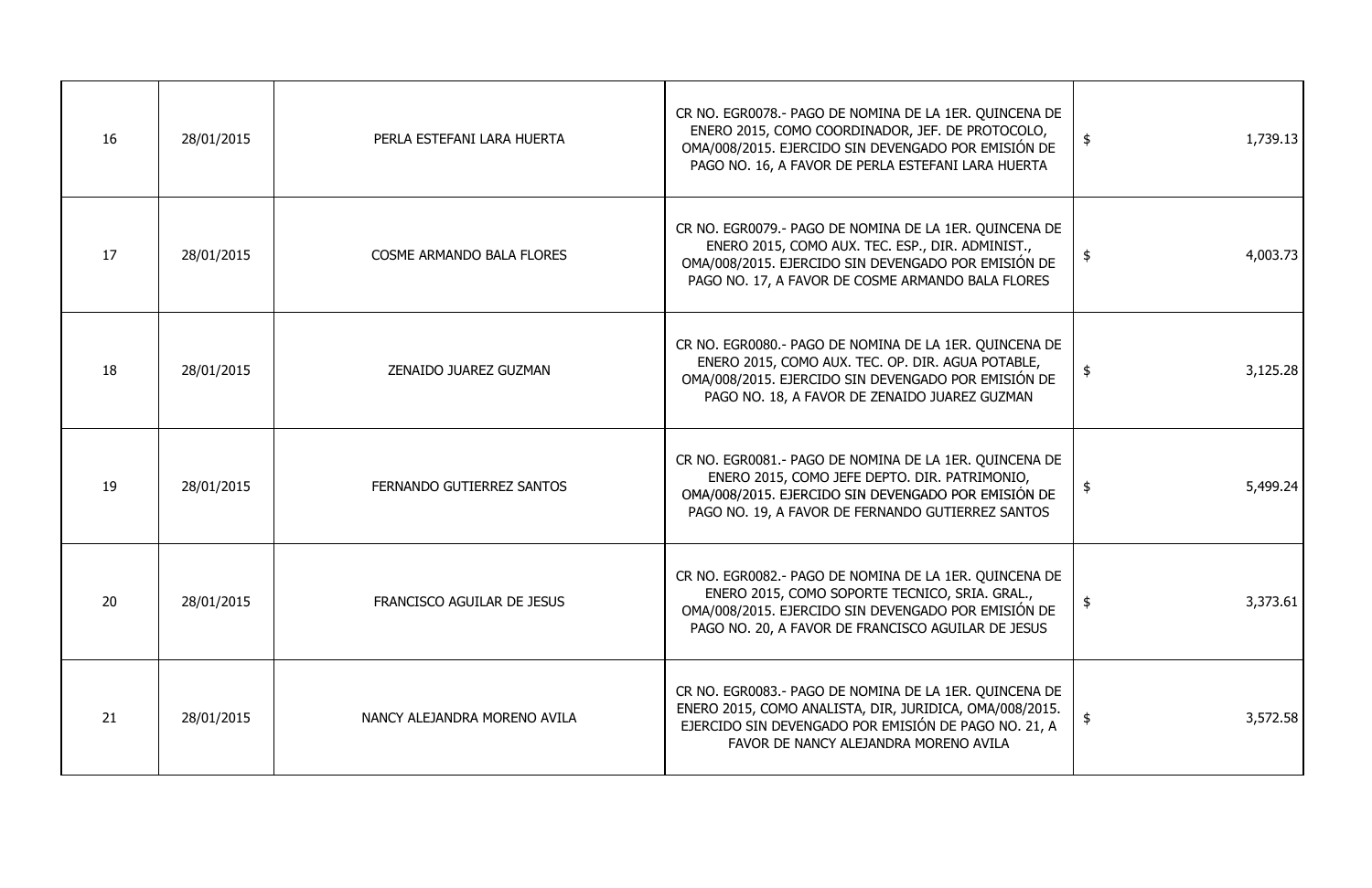| 22 | 28/01/2015 | JESUS SAMAEL ZAMBRANO ZAMBRANO | CR NO. EGR0084.- PAGO DE NOMINA DE LA 1ER. QUINCENA DE<br>ENERO 2015, COMO POLICIA DIR. SEG. PUBLICA, OMA/008/2015.<br>EJERCIDO SIN DEVENGADO POR EMISIÓN DE PAGO NO. 22, A<br>FAVOR DE JESUS SAMAEL ZAMBRANO ZAMBRANO | 7,524.62<br>\$            |
|----|------------|--------------------------------|------------------------------------------------------------------------------------------------------------------------------------------------------------------------------------------------------------------------|---------------------------|
| 23 | 28/01/2015 | HECTOR EDUARDO DE LEON MEZA    | CR NO. EGR0086.- PAGO DE NOMINA DE LA 1ER. QUINCENA DE<br>ENERO 2015, COMO CAJERO, DIR. INGRESOS, OMA/008/2015.<br>EJERCIDO SIN DEVENGADO POR EMISIÓN DE PAGO NO. 23, A<br>FAVOR DE HECTOR EDUARDO DE LEON MEZA        | 2,993.88<br>$\frac{1}{2}$ |
| 24 | 28/01/2015 | <b>RAMON LIMON VALLEJO</b>     | CR NO. EGR0087.- PAGO DE NOMINA DE LA 1ER. QUINCENA DE<br>ENERO 2015, COMO COORD. DE ZONA, PROCESOS CIUDAD,<br>OMA/008/2015. EJERCIDO SIN DEVENGADO POR EMISIÓN DE<br>PAGO NO. 24, A FAVOR DE RAMON LIMON VALLEJO      | 4,676.67<br>$\frac{1}{2}$ |
| 25 | 28/01/2015 | RAUL ABRAHAM ORTIZ CARREON     | CR NO. EGR0088.- PAGO DE NOMINA DE LA 1ER. QUINCENA DE<br>ENERO 2015, COMO AUX. ADM. COORD. DES. SOCIAL,<br>OMA/008/2015. EJERCIDO SIN DEVENGADO POR EMISIÓN DE<br>PAGO NO. 25, A FAVOR DE RAUL ABRAHAM ORTIZ CARREON  | 3,258.86<br>\$            |
| 26 | 28/01/2015 | ELVIRA ANABEL MARTINEZ RUBIO   | CR NO. EGR0089.- PAGO DE NOMINA DE LA 1ER. QUINCENA DE<br>ENERO 2015, COMO POLICIA, DIR. SEG. PUBLICA, OMA/008/2015.<br>EJERCIDO SIN DEVENGADO POR EMISIÓN DE PAGO NO. 26, A<br>FAVOR DE ELVIRA ANABEL MARTINEZ RUBIO  | 8,193.57<br>\$            |
| 27 | 28/01/2015 | CINTHYA LIZBETH RIVERA FIERROS | CR NO. EGR0090.- PAGO DE NOMINA DE LA 1ER. QUINCENA DE<br>ENERO 2015, COMO AUX. ADM. DES. SOCIAL, OMA/008/2015.<br>EJERCIDO SIN DEVENGADO POR EMISIÓN DE PAGO NO. 27, A<br>FAVOR DE CINTHYA LIZBETH RIVERA FIERROS     | 1,992.46<br>\$            |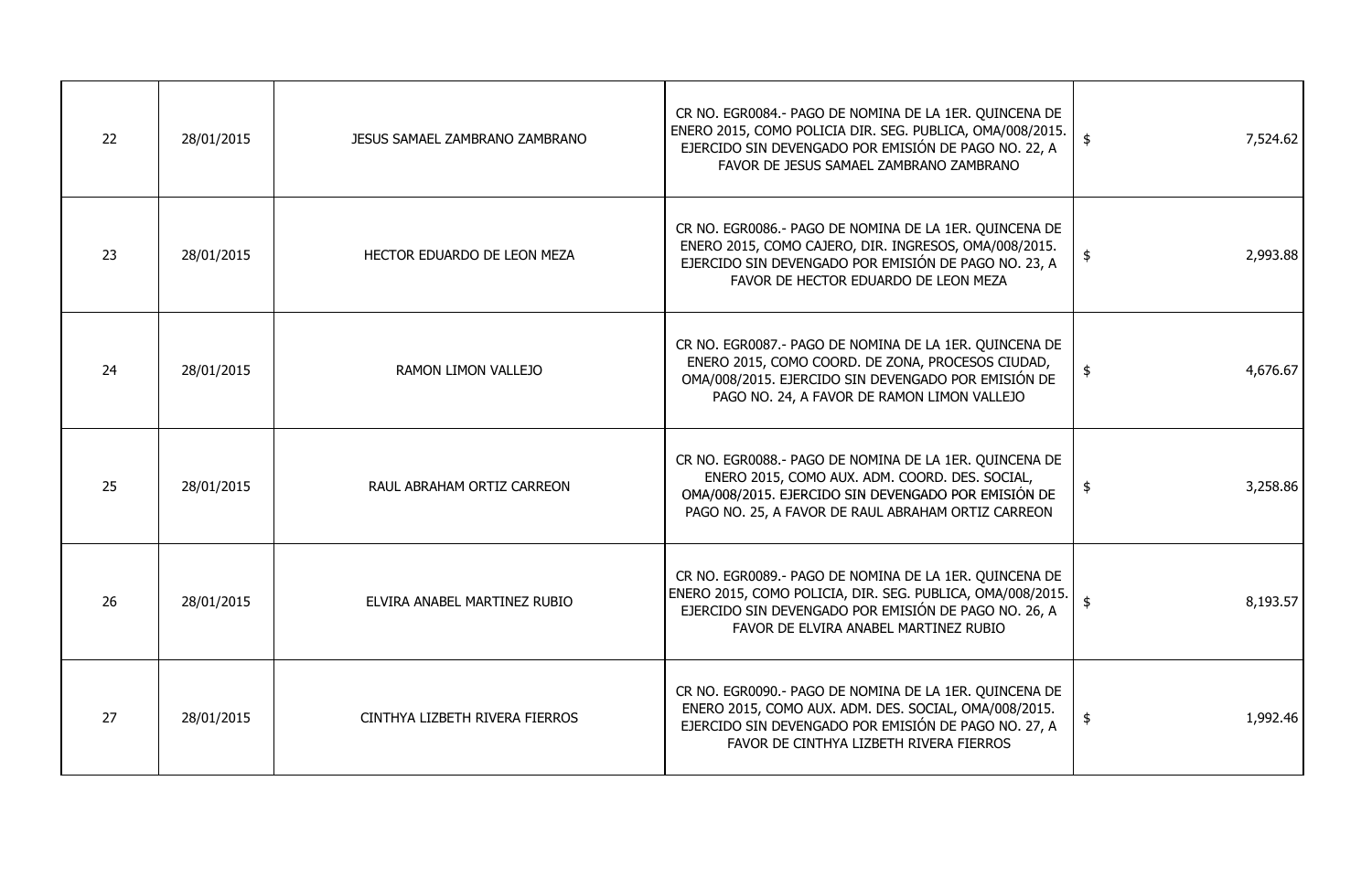| 28 | 28/01/2015 | MARCELA CARRILLO VALTIERRA            | CR NO. EGR0091.- PAGO DE NOMINA DE LA 1ER. QUINCENA DE<br>ENERO 2015, COMO ANALISTA, DES. SOCIAL, OMA/008/2015.<br>EJERCIDO SIN DEVENGADO POR EMISIÓN DE PAGO NO. 28, A<br>FAVOR DE MARCELA CARRILLO VALTIERRA          | $\frac{1}{2}$<br>2,853.90  |
|----|------------|---------------------------------------|-------------------------------------------------------------------------------------------------------------------------------------------------------------------------------------------------------------------------|----------------------------|
| 29 | 28/01/2015 | VICTOR MANUEL ROMAN SOSA              | CR NO. EGR0092.- PAGO DE NOMINA DE LA 1ER. QUINCENA DE<br>ENERO 2015, COMO AUX. ADM., AULUMBRADO PUB.,<br>OMA/008/2015. EJERCIDO SIN DEVENGADO POR EMISIÓN DE<br>PAGO NO. 29, A FAVOR DE VICTOR MANUEL ROMAN SOSA       | 2,501.35<br>$\frac{1}{2}$  |
| 30 | 28/01/2015 | DALLANA LIBERATO BAZAN                | CR NO. EGR0093.- PAGO DE NOMINA DE LA 1ER. QUINCENA DE<br>ENERO 2015, COMO POLICIA, DIR. SEG. PUBLICA, OMA/008/2015.<br>EJERCIDO SIN DEVENGADO POR EMISIÓN DE PAGO NO. 30, A<br>FAVOR DE DALLANA LIBERATO BAZAN         | 5,440.52<br>\$             |
| 31 | 28/01/2015 | JUAN MIGUEL FERRER VASQUEZ            | CR NO. EGR0095.- PAGO DE NOMINA DE LA 1er. QUINCENA DEL<br>MES DE ENERO 2015.JEFE DE DEP. EN TALLER M.<br>OF.OMA/008/2015. EJERCIDO SIN DEVENGADO POR EMISIÓN DE<br>PAGO NO. 31, A FAVOR DE JUAN MIGUEL FERRER VASQUEZ  | 3,897.53<br>\$             |
| 32 | 28/01/2015 | RICARDO OLIVARES TOSCANO              | CR NO. EGR0096.- PAGO DE NOMINA DE LA 1er. QUINCENA DEL<br>MES DE ENERO 2015. DIR. DE AREA EN PATRIMONIO.<br>OF.OMA/008/2015. EJERCIDO SIN DEVENGADO POR EMISIÓN DE<br>PAGO NO. 32, A FAVOR DE RICARDO OLIVARES TOSCANO | 11,332.26                  |
| 33 | 28/01/2015 | <b>JESUS SAMAEL ZAMBRANO ZAMBRANO</b> | CR NO. EGR0097.- PAGO DE DE LA 1ER. QUINCENA DE ENERO<br>2015, COMO ESTIMULO DE FUERZA UNICA DE MANDO,<br>OMA/013/2015. EJERCIDO SIN DEVENGADO POR EMISIÓN DE<br>PAGO NO. 33, A FAVOR DE JESUS SAMAEL ZAMBRANO ZAMBRANO | 3,567.66<br>$\mathfrak{p}$ |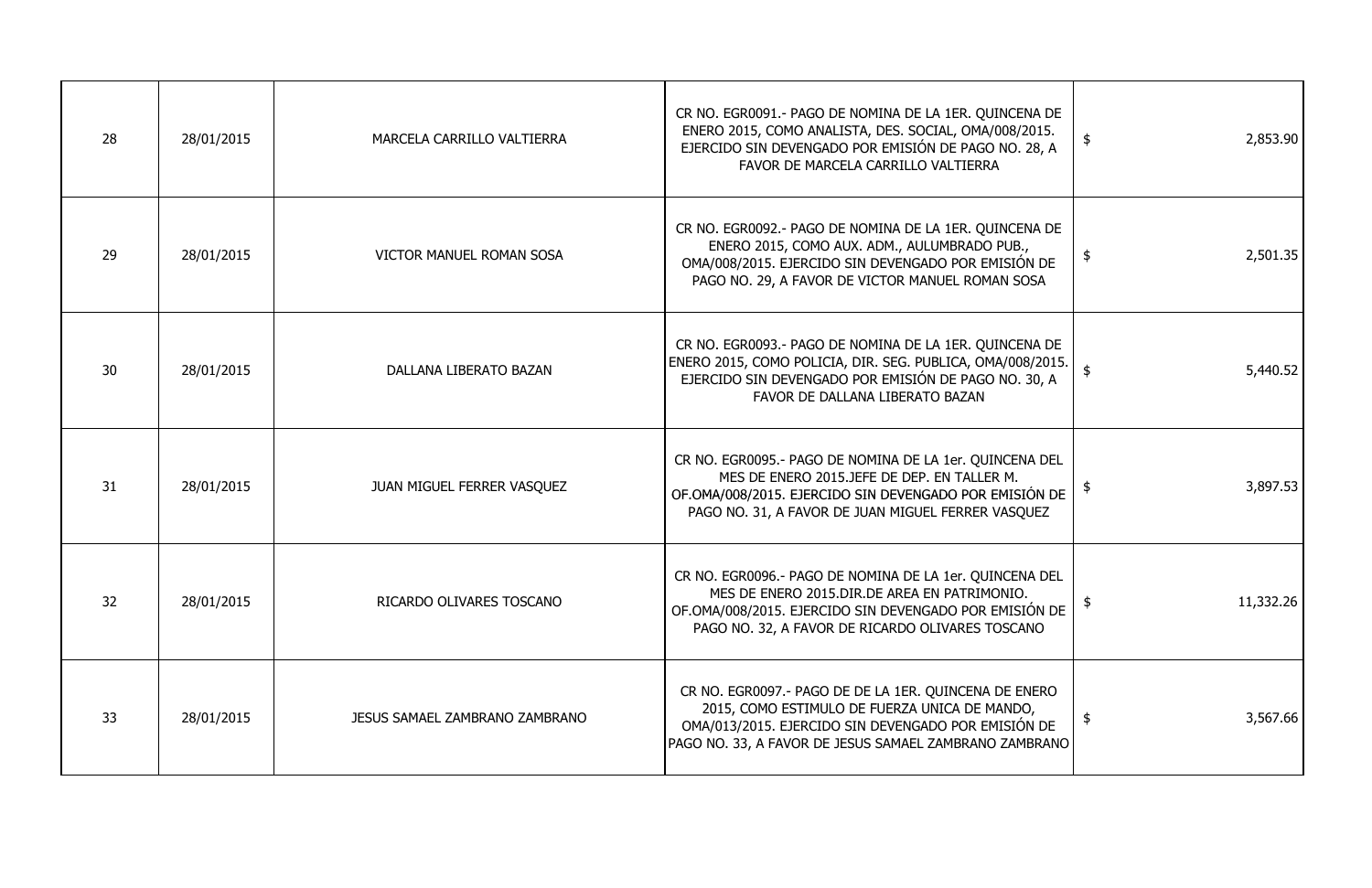| 34 | 28/01/2015 | RUBEN LUJANO BUGARIN            | CR NO. EGR0099.- PAGO DE NOMINA DE LA 1er. QUINCENA DE<br>ENERO 2015.COORD.DE SEC. II. DEL Y AGE. OF.OMA/008/2015.<br>EJERCIDO SIN DEVENGADO POR EMISIÓN DE PAGO NO. 34, A<br>FAVOR DE RUBEN LUJANO BUGARIN          | 3,597.67<br>\$            |
|----|------------|---------------------------------|----------------------------------------------------------------------------------------------------------------------------------------------------------------------------------------------------------------------|---------------------------|
| 35 | 28/01/2015 | JORGE ALBERTO MADRIGAL ALCANTAR | CR NO. EGR0100.- PAGO DE NOMINA DE LA 1er. QUINCENA DE<br>ENERO 2015.COORD. EN ESP. PUB. OF.OMA/008/2015. EJERCIDO<br>SIN DEVENGADO POR EMISIÓN DE PAGO NO. 35, A FAVOR DE<br>JORGE ALBERTO MADRIGAL ALCANTAR        | 2,822.43                  |
| 36 | 28/01/2015 | <b>SALVADOR GOMEZ TORRES</b>    | CR NO. EGR0101.- PAGO DE NOMINA DE LA 1er. QUINCENA DE<br>ENERO 2015.SOP. TEC. EN ESP. PUB. OF.OMA/008/2015.<br>EJERCIDO SIN DEVENGADO POR EMISIÓN DE PAGO NO. 36, A<br>FAVOR DE SALVADOR GOMEZ TORRES               | 2,869.91<br>$\frac{1}{2}$ |
| 37 | 28/01/2015 | JOSE ABRAHAM GOMEZ BARRAGAN     | CR NO. EGR0102.- PAGO DE NOMINA DE LA 1er. QUINCENA DE<br>ENERO 2015.INSPECTOR EN MOV. URBANA. OF.OMA/008/2015.<br>EJERCIDO SIN DEVENGADO POR EMISIÓN DE PAGO NO. 37, A<br>FAVOR DE JOSE ABRAHAM GOMEZ BARRAGAN      | 3,572.58<br>\$            |
| 38 | 28/01/2015 | ALMA ELENA LOPEZ LUCANO         | CR NO. EGR0103.- PAGO DE NOMINA DE LA 1er. QUINCENA DE<br>ENERO 2015.AUX. ADMIN. EN ESP. PUB. OF.OMA/008/2015.<br>EJERCIDO SIN DEVENGADO POR EMISIÓN DE PAGO NO. 38, A<br>FAVOR DE ALMA ELENA LOPEZ LUCANO           | $\frac{1}{2}$<br>1,994.78 |
| 39 | 28/01/2015 | MA DE GUADALUPE MORENO ESQUIVEL | CR NO. EGR0105.- PAGO DE NOMINA DE LA 1er. QUINCENA DE<br>ENERO 2015.AUX. ADMIN. EN DIR. ADMIN. OF.OMA/008/2015.<br>EJERCIDO SIN DEVENGADO POR EMISIÓN DE PAGO NO. 39, A<br>FAVOR DE MA DE GUADALUPE MORENO ESQUIVEL | 894.03<br>$\frac{1}{2}$   |